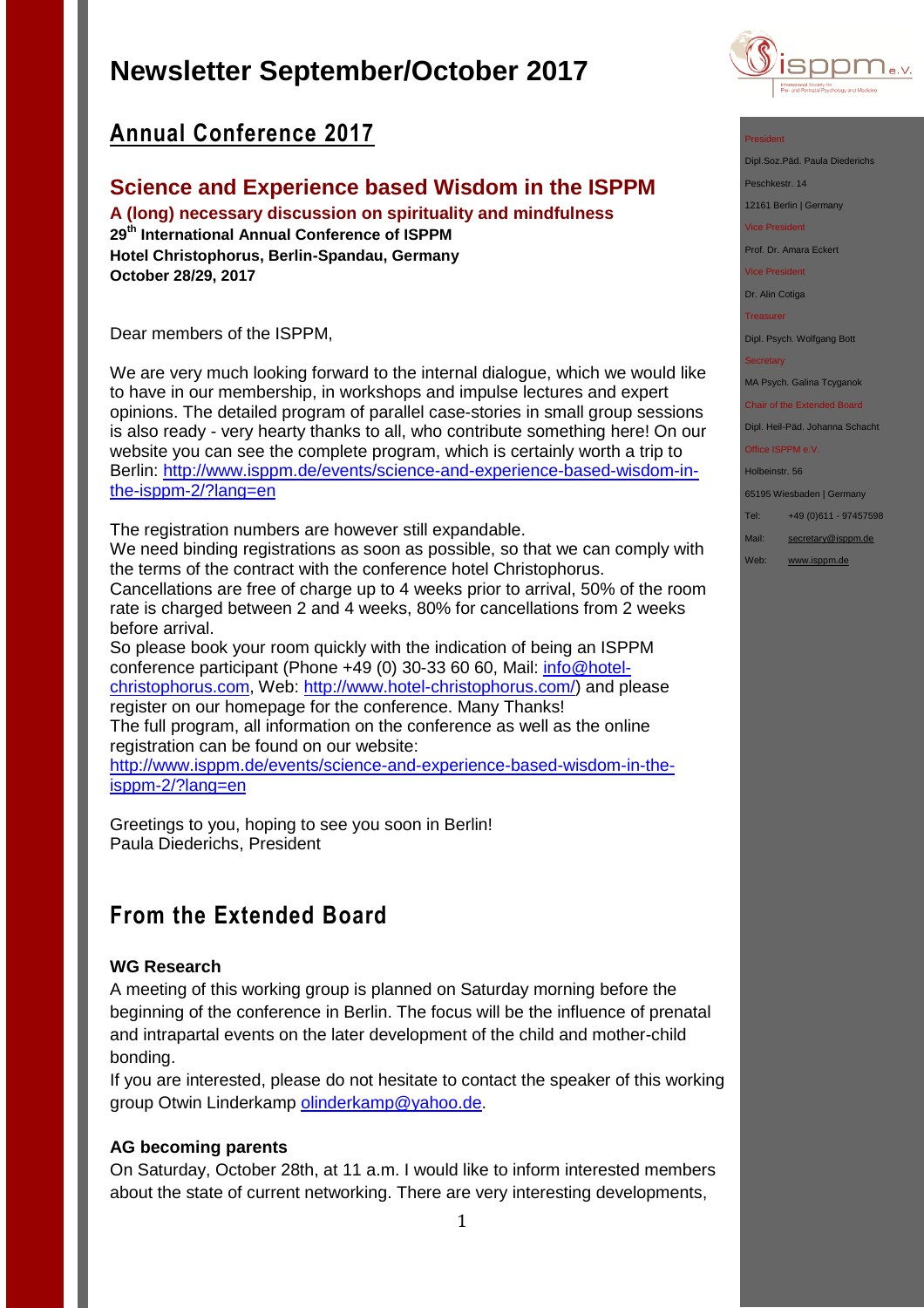among others the membership of ISPPM e.V. in the NC - National Coalition on the Implementation of the UN Children's Convention. The protection of the unique mother-child unit during pregnancy, birth and lactation finds expression in national parental rights and the UN Children's Rights Convention. Regarding this background, do we need an update of the **ISPPM Charter on the Rights of** [the Child from 2005?](http://www.isppm.de/en/wp-content/uploads/2014/10/Charta_e.pdf)

We are looking forward to welcome members and guests.

Spokesperson: Irene Behrmann; Marita Klippel-Heidekrüger, ISPPM Delegate for the National Coalition Germany.

I am glad about interest and prior contact: [Irene.behrmann@t-online.de](mailto:Irene.behrmann@t-online.de)

## **WG Cultural Psychology**

The cultural psychology working group wants to follow the historical references of matriarchal social forms and prenatal psychology. We would therefore like to open the working group and invite interested members of the ISPPM to participate in the cultural psychology group.

The next meeting of the WG will be held within the next annual conference of ISPPM on 28./29. October 2017 in Berlin, on Saturday morning. The spokesperson of the WG is Dr. Ludwig Janus. Interested people please send an e-mail to: [janus.ludwig@gmail.com](mailto:janus.ludwig@gmail.com)

## **WG Bonding Analysis**

The next **conference** will be organized by Helga Blazy, please safe the date: **June 1-3, 2018 in Cologne**.



Dear colleague, dear colleague,

we have to send you the sad news that Martina Gellert has died on 28 July at 8:05 after a long illness at the age of 60 years.

We are very sad.

We lost a friend and colleague.

Tina has worked professionally as a psychological psychotherapist with a focus on depth psychology for many years.

She was dedicated to combine depth psychological thinking and body psychotherapy. She was especially connected with pre- and perinatal therapy, which she learned from William Emerson and Karlton Terry.

In this area she has held self-experience seminars as well as further education for many years.

She was an engaged member of the ISPPM for many years. In our working group PfPP (prenatal-based psychotherapy and psychosomatics) she was active from the beginning on. We are grateful for the time spent together. With cordial greetings as deputy of the AG PfPP

Ulrike and Joachim Lichtenberg



### President

Dipl.Soz.Päd. Paula Diederio

Peschkestr, 14

12161 Berlin | Germany

vice President

Prof. Dr. Amara Eckert

Vice President

Dr. Alin Cotiga

Treasurer

Dipl. Psych. Wolfgang Bott

MA Psych. Galina Tcyganok

Chair of the Extended Board Dipl. Heil-Päd. Johanna Schacht

Office ISPPM e.V.

Holbeinstr. 56

65195 Wiesbaden | Germany Tel: +49 (0)611 - 97457598

Mail: [secretary@isppm.de](mailto:secretary@isppm.de)

Web: [www.isppm.de](http://www.isppm.de/)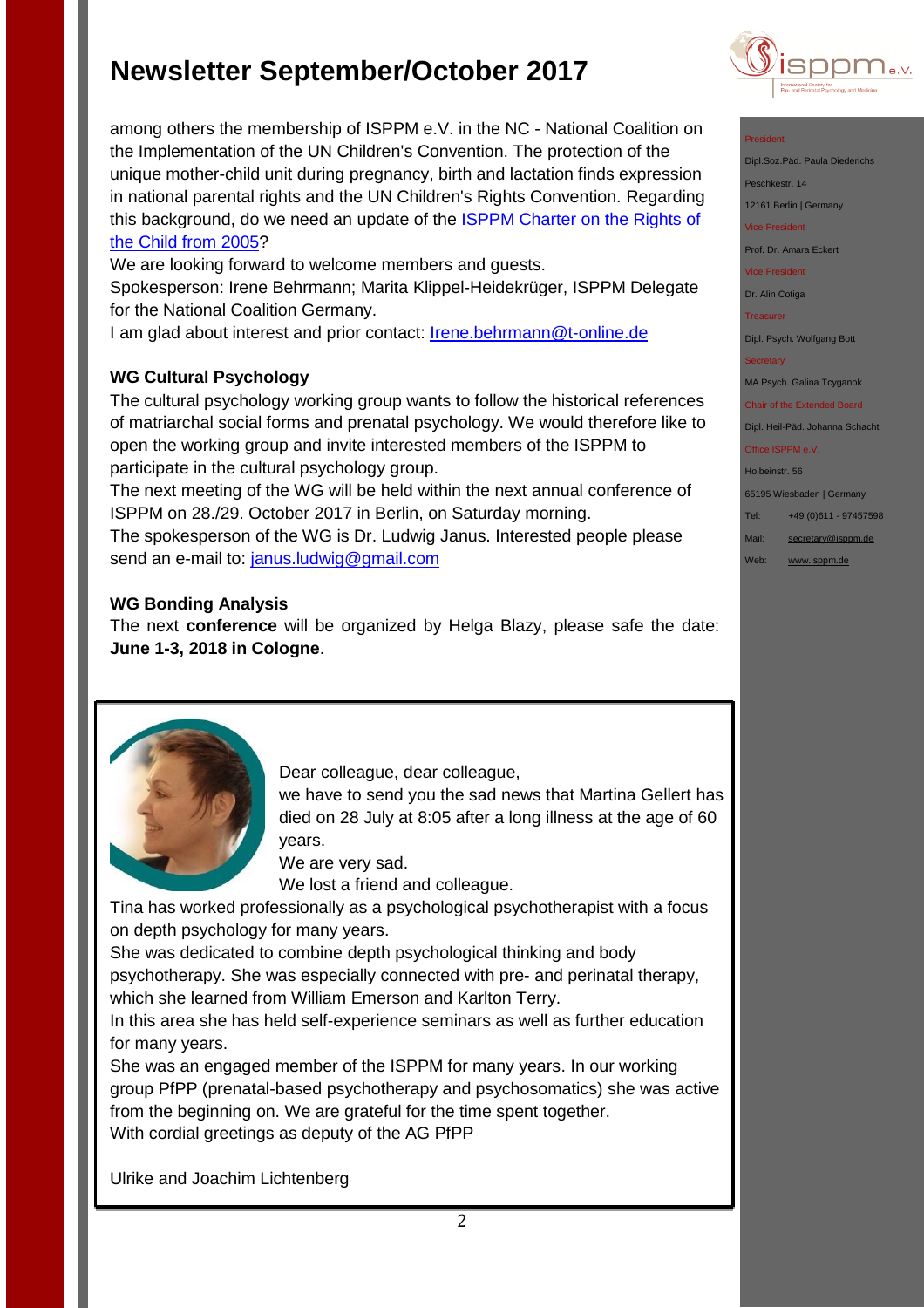

#### President

Dipl.Soz.Päd. Paula Diederichs

Peschkestr. 14

12161 Berlin | Germany

Vice President

Prof. Dr. Amara Eckert

Vice President

Dr. Alin Cotiga

Treasurer

Dipl. Psych. Wolfgang Bott

**Secretary** 

MA Psych. Galina Tcyganok

Chair of the Extended Board Dipl. Heil-Päd. Johanna Schacht Office ISPPM e.V.

## Holbeinstr. 56

65195 Wiesbaden | Germany

Tel: +49 (0)611 - 97457598

- Mail: [secretary@isppm.de](mailto:secretary@isppm.de)
- Web: [www.isppm.de](http://www.isppm.de/)

### Dear Colleagues,

We received a telephone call telling us of the "Birth Out' of Marshall Klaus. I asked her what this meant & she said, 'All human beings 'Birth In' to the world & when our work here is finished, we all 'Birth Out'.

In the case of Marshall Klaus, who with his wife Phyllis have moved 'Birthing Here' into dimensions which have humanized birth well into the future. We extend our heartfelt condolences

to Phyllis & all those who have been touched by the creative energy of Marshall. Jon R.G Turner and Troya Turner

Marshall Klaus Bio:<http://www.bondingandbirth.org/marshall-klaus-bio.html>

# **From the Network**

## **APPPAH**

### **Upcoming Congress**

**"The Conscious Baby Emerges: Science, Medical, Psycho-Social and Somatic Discoveries"**

Nov. 30 - Dec. 3, San Diego.

Information, Registration:<https://birthpsychology.com/2017-conference/welcome>

Our [Monday Live Series 3](https://birthpsychology.com/courses/educator-certificate-program/monday-live-lectures-series3) is now up on our website! Anyone can take this awesome lecture series offered on Mondays at noon Eastern time. The first Monday of each month our Education Director Kate White gives a Tour of the Classroom and offers a Q & A segment.

We have designed these lectures to enhance your work, and also offer you the benefit of spending "virtual time" with visionaries and leaders in the field Pre and Perinatal Psychology and Health. Take the time to enjoy Kate White presenting The Conscious Baby Program for Parents Overview as part of a free webinar [series](https://ehealthlearning.tv/course/conscious-baby/) for EHealth Learning.

Date: September 5, Tuesday at 2 pm Eastern time.

## **Childhood and Early Parenting Principles (CEPPs)**

The [International Federation of Gynecology and Obstetrics \(FIGO\)](http://www.figo.org/) has become a partner and signed a "Memorandum of Understanding." We are preparing for the 2018 World Congress in Rio de Janeiro!

CEPPs is inviting professionals and organisations working in the field of maternal health and early childhood care to join the initiative and spread this message more widely in the community.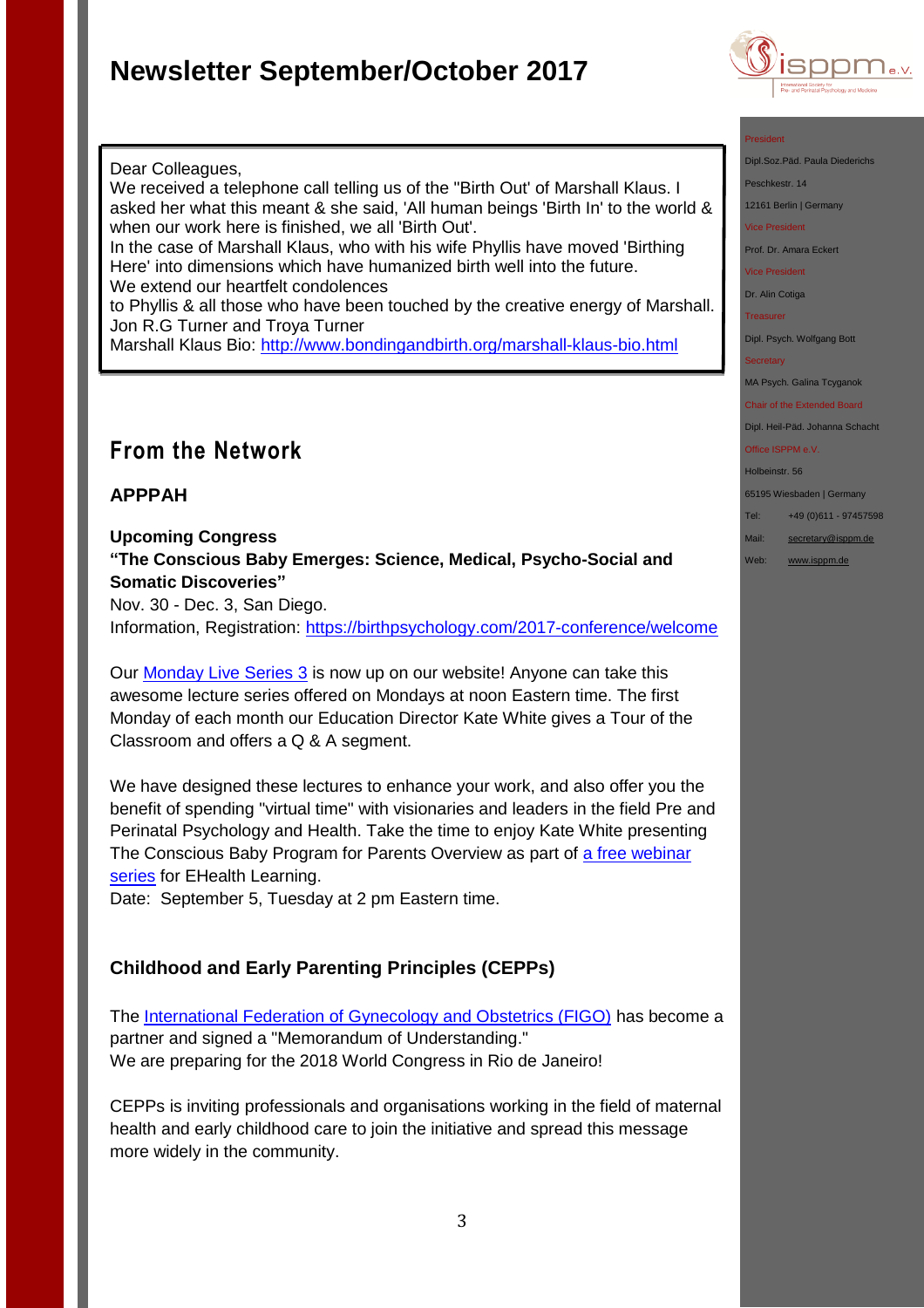

Please share this project with all relevant organizations, and please invite them to partner with CEPPs!

Website:<https://cepprinciples.org/> Facebook: <https://www.facebook.com/CEPPrinciples> Twitter: @CEPPrinciples<https://twitter.com/CEPPrinciples>

## **International Journal of Prenatal & Life Science**



## **The first ISSUE is out!**

Information about the P&LS Centenary Anthology: <http://www.journalprenatalife.com/index.php/prenatal/about>

### **CALL TO WRITERS**

100 YEARS PRENATAL PSYCHOLOGY: VITAL KEYS TO UNDERSTANDING THE MEANING IN LIFE

Background: Otto Rank began his study of the possible effect of birth experiences in 1904 finally publishing The Trauma of Birth in 1923. With these two dates marking Rank's evolutionary hypothesis in mind, it can be said that Prenatal and Perinatal Psychology is approximately a Century or 100 years of age. The present era of its maturity dates from 1980s when Dr. Thomas R. Verny established the Pre- & Perinatal Psychology Association of North America (now APPPAH - the Association for Pre- and Perinatal Psychology & Health) and Prof. Peter G. Fedor-Freybergh established ISPPM - the International Society of Prenatal and Perinatal Psychology and Medicine.

An Invitation: Marking Rank's evolutionary research, The International Journal of Prenatal & Life Sciences will publish a Centenary Anthology with a tentative working title 100 YEARS PRENATAL PSYCHOLOGY: VITAL KEYS TO UNDERSTANDING THE MEANING IN LIFE. The Editors are pleased to extend an Invitation to you as a Pioneer in Prenatal and Perinatal Psychology to submit a Chapter proposal to make this book a landmark Reference Volume. Date for submission of the complete paper will be in 2017 (end of October). Use the submissions button online.

<http://www.journalprenatalife.com/index.php/prenatal/about/submissions>

# **Briefly**

**Interview with Vivette Glover, on the concept of 'foetal programming':** <https://cepprinciples.org/interview-vivette-glover-concept-foetal-programming/>

### **Film project "The Safe Birth"** Tailer [here](http://die-sichere-geburt.de/)

Donations are accepted by the ISPPM e.V.:

### President

Dipl.Soz.Päd. Paula Diederichs

Peschkestr. 14

12161 Berlin | Germany Vice President

Prof. Dr. Amara Eckert

Vice President

Dr. Alin Cotiga

**Treasurer** 

Dipl. Psych. Wolfgang Bott

MA Psych. Galina Tcyganok

Chair of the Extended Board Dipl. Heil-Päd. Johanna Schacht

Office ISPPM e.V.

Holbeinstr. 56

65195 Wiesbaden | Germany

Tel: +49 (0)611 - 97457598

Mail: [secretary@isppm.de](mailto:secretary@isppm.de)

Web: [www.isppm.de](http://www.isppm.de/)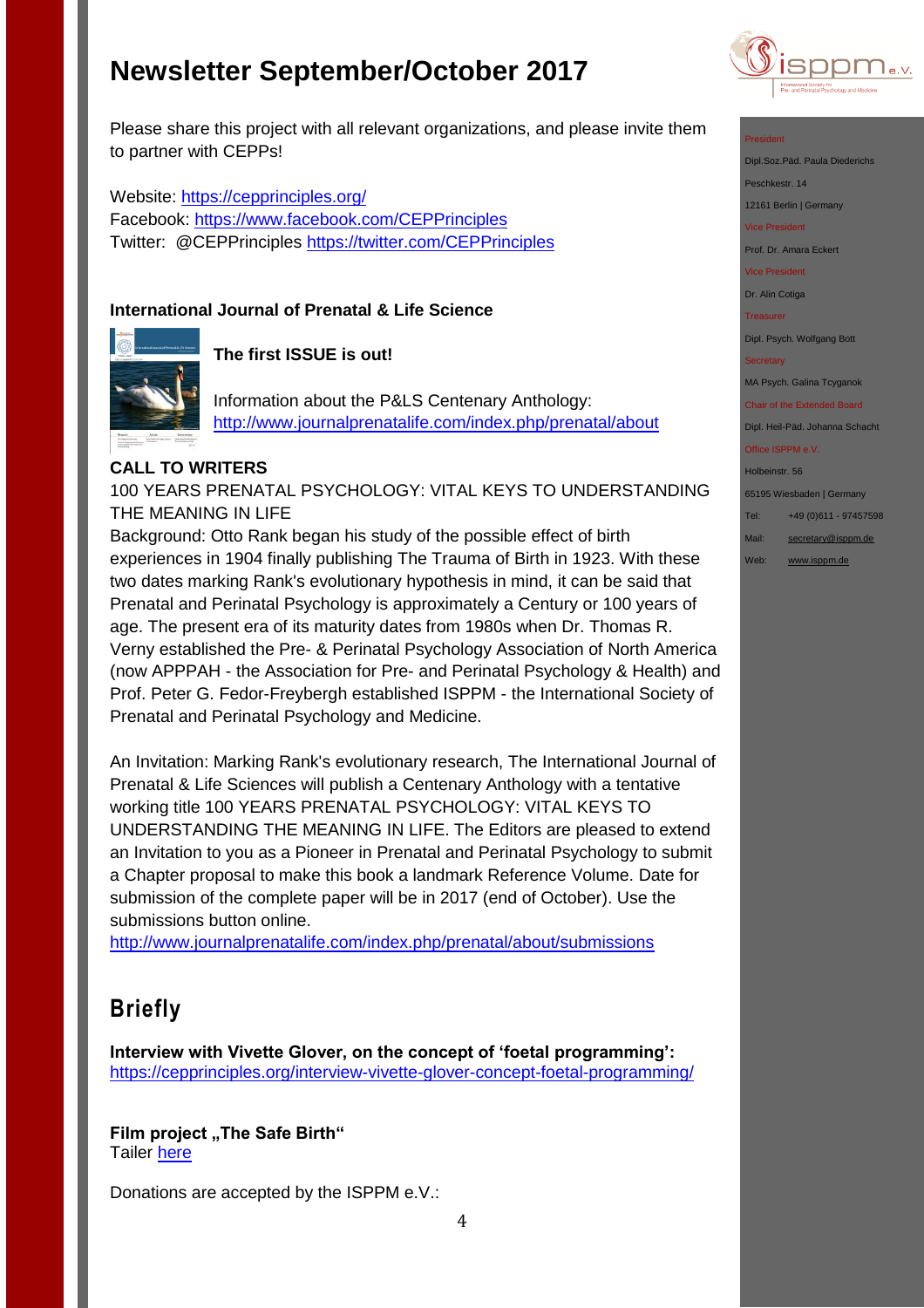

GLS Bank BIC: GENODEM1GLS IBAN: DE33430609671133475100 Purpose: film "the safe birth" [Paypal](http://www.isppm.de/en/donate/) also possible

### **Conscious Parenting News**

CPN provides the latest headlines, research, features and insights of the Conscious Parenting Movement through its e-newsletter and web e-newspaper. CPN is an alternative media and nonprofit initiative of Families for Conscious Living.

<http://consciousparentingnews.com/>

You can visit FCL and discover more initiatives to support your conscious parenting choices at [www.FamiliesforConsciousLiving.org.](http://www.familiesforconsciousliving.org/) Please share Conscious Parenting News with your friends and family. And thank you for your support! Sincerely, The Conscious Parenting News Team Contact Us: [info@familiesforconsciousliving.org](mailto:info@familiesforconsciousliving.org)

More interesting news from our field you can read on the **ISPPM Facebook site**: <https://www.facebook.com/ISPPM-eV-124066644364106/?ref=bookmarks>

We have also set up an **ISPPM members forum on FB** for networking and sharing. If you are a member of the ISPPM (e.V. or Switzerland), you are welcome to join the group! <https://www.facebook.com/groups/1524322761189091/requests/>

# **Article**

**Neurobiological Underpinnings of Bonding Analysis** By Christa Balkenhol-Wright

First published in The Neuropsychotherapist, volume 5, issue 8. [neuropsychotherapist.com](http://neuropsychotherapist.com/)

In the late 1980s, an eminent Hungarian psychotherapist, the late Dr Jenö Raffai, developed a new revolutionary method he later called "Bonding Analysis" with which he accompanied pregnant women thoughout their pregnancy enabling the mothers-to-be to get into mental and emotional contact with their unborn babies, the primary objectives being on the one hand to satisfy the baby's primal needs for bonding that is to say for feeling accepted, secure, protected, and most of all loved and on the other hand to enhance the future mother's bonding capacity.

### **Origins of the Bonding Analysis**

The origins of this new approach were rooted in Dr Raffai's psychoanalytical treatment of one particular psychotic youth. He discovered that his psychic disturbances were to be traced back to the time he had spent in his mother's womb. What he predominantly lacked was the conscious feeling of his physical boundaries which made it impossible for him to perceive himself as an

#### President

Dipl.Soz.Päd. Paula Diederichs

Peschkestr. 14

12161 Berlin | Germany

Vice President

Prof. Dr. Amara Eckert

Vice President

Dr. Alin Cotiga

Treasurer

Dipl. Psych. Wolfgang Bott

**Secretary** 

MA Psych. Galina Tcyganok

Chair of the Extended Board

Dipl. Heil-Päd. Johanna Schacht Office ISPPM e.V.

Holbeinstr. 56

65195 Wiesbaden | Germany

Tel: +49 (0)611 - 97457598 Mail: [secretary@isppm.de](mailto:secretary@isppm.de)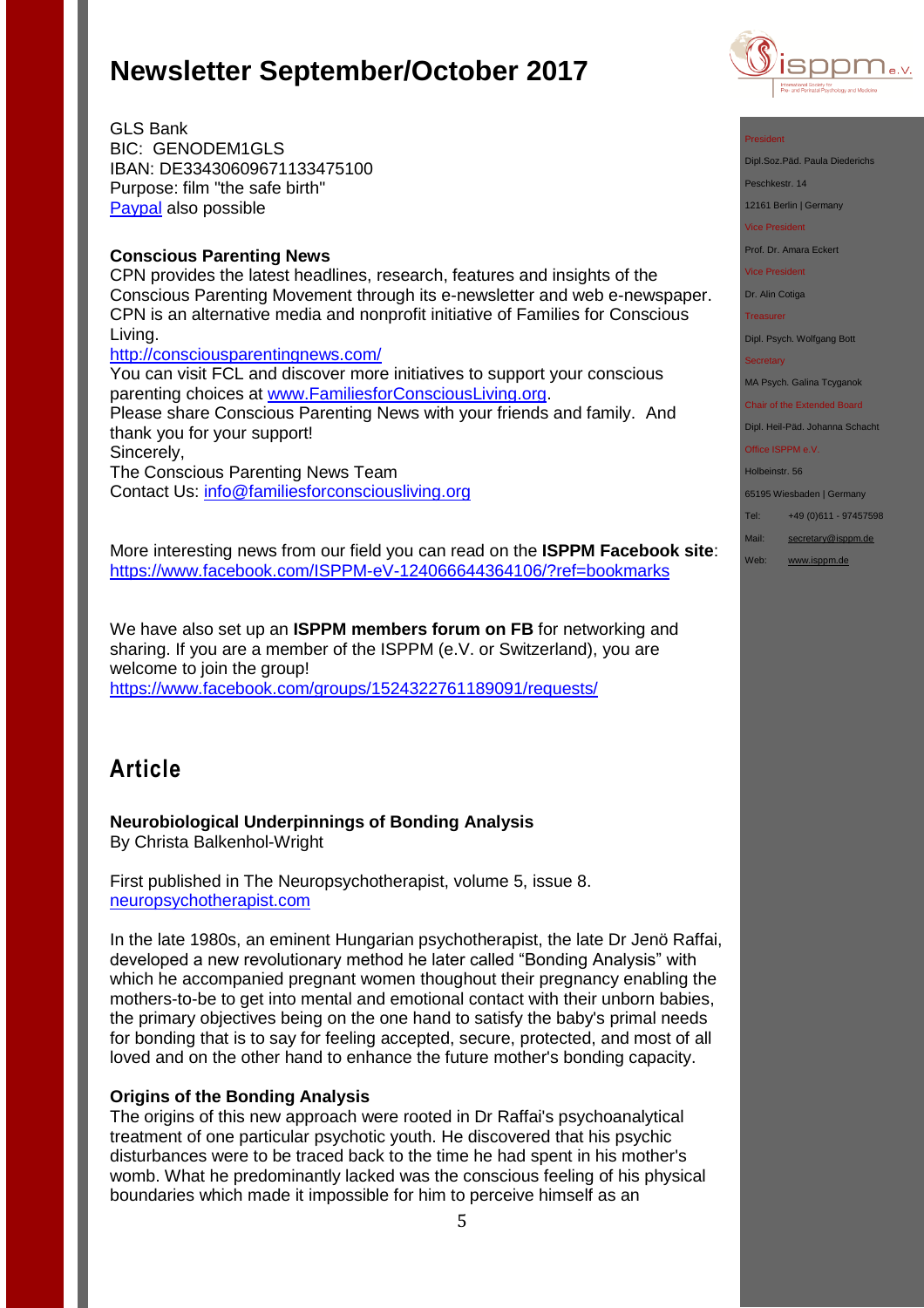autonomous being, and it made him feel devoid of having a body of his own. Searching for the causes of these phenomena Raffai found out that the youth's mother had suffered the loss of her husband during pregnancy. Instead of mourning that loss in an adequate way she had transferred this trauma to her unborn baby considering it thenceforward to be an integral part of her own body and not wanting to let it go, so she would not lose it as she had lost her husband. At that moment the development of the baby's self-perception of its physical boundaries came to a standstill.

Raffai explained that by transferring that image to her baby it stopped perceiving itself as an autonomous being. The baby could no longer differentiate between its own body sensations, feelings and cognitive processes and those of its mother. The development of an autonomous self can only take place if the baby perceives its own self on the basis of the image that has developed in the mother's consciousness which is imperative for allowing the unfolding of fetal self-awareness. (Raffai, J., & Hidas, G. (2010). Nabelschnur der Seele, Giessen, Germany: Psychosozial-Verlag)

### **Prenatal Bonding**

To be mirrowed necessitates the existence of another person which leads to the creation of a relationship. With regard to the prenatal and postnatal relationship between mother and child the two appropriate terms are "bonding" (on the mother's side) and "attachment" (on the baby's side). Hence, Raffai concentrated his work on the development of a method that analyses pregnant women's bonding capacity, that thrives to strengthen it or in case of bonding deficiencies finds reasons for defaults, and makes the women aware of them, thus empowering them to establish a healthy, stable, protective, and supportive bonding relationship with their babies long before their birth. Consequently, securely attached babies in turn are being empowered to develop a healthy self and, later outside their mothers' wombs, socially and emotionally stable relationships. Raffai placed his main focus on the utmost importance of pregnant women's emotional and mental conditions during the gestation period and their impacts on the babies.

Bonding is the baby's most essential primal need because when fulfilled it secures its survival. The baby behaves in ways that elicits contact or proximity to the caregiver, in most cases the mother. The baby possesses the necessary innate instinct to use a certain behavioural repertoire transmitted via genetic programming and through the transfer of transgenerational experiences to ensure that its primal caregiver provides it with food and conveys the feeling of being protected and affectionately supported when catering for its needs. (Hüther, G. (2006) The Compassionate Brain. How Empathy Creates Intelligence. Boston & London: Shambhala Publications)

### **Importance of Prenatal Bonding, Its Functioning And the Supporting Neurobiological Processes**

The essential questions are now first, why is PRENATAL bonding more important than bonding that starts after birth as is still the common assumption of the public at large? Secondly, how does prenatal bonding work and last but not least what are the neurobiological underpinnings of prenatal bonding and its impacts on the baby's brain development?

The answer to the first question is given by Professor Dr. Gerald Hüther, one of the most renowned German neurobiologist and brain researcher The first bonding that actually starts at conception is the very first and earliest bonding experience of every human being and it serves as an internal working model for all future relationships. This model is based on the experience that others are



### President

Dipl.Soz.Päd. Paula Diede eschkestr. 14 12161 Berlin | Germany vice President<br>Tice President

Prof. Dr. Amara Eckert

Vice President

Dr. Alin Cotiga

Treasurer

Dipl. Psych. Wolfgang Bott

MA Psych. Galina Tcyganok

Chair of the Extended Board Dipl. Heil-Päd. Johanna Schacht

Office ISPPM e.V

Holbeinstr. 56

65195 Wiesbaden | Germany

- Tel: +49 (0)611 97457598
- Mail: [secretary@isppm.de](mailto:secretary@isppm.de)
- Web: [www.isppm.de](http://www.isppm.de/)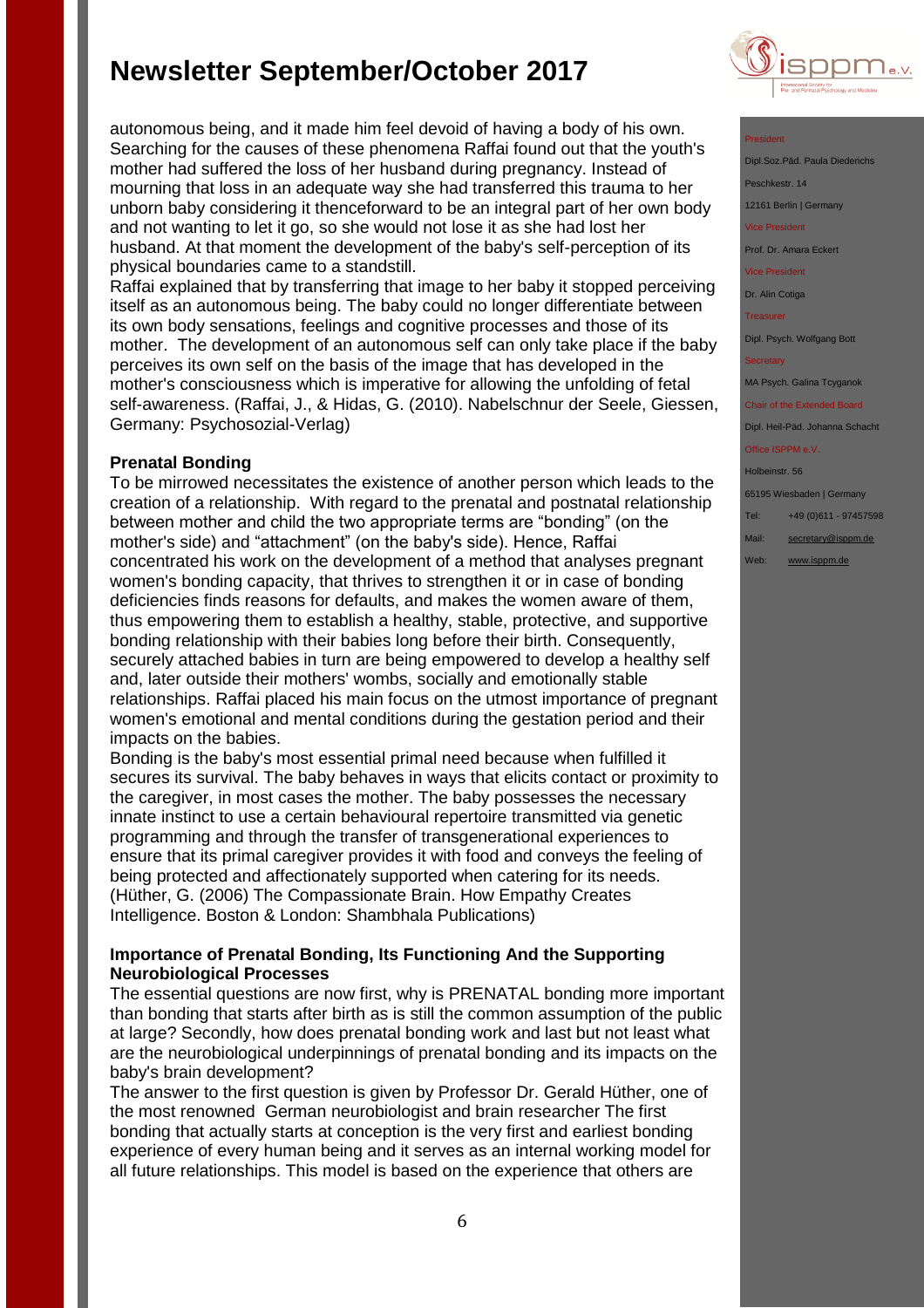

trustworthy, that one sees oneself as valuable and that this self is efficient when interacting with others.

Furthermore, and as essential as the first reason, prenatal bonding definitively has the most positive effect on the development of the fetal brain, especially that of the limbic system and the brainstem. The controlling system acting on the bonding behaviour is situated in the orbitofrontal cortex of the right brain hemisphere. This region harbours the circuitry between the lower emotional areas and the higher cognitive ones. This is the place where cognitive and emotional processes are being integrated and coordinated. It has been evidenced for example that emotional negligence and child abuse lead to a reduced formation of synapses within the orbitofrontal cortex. Synapses are the linking elements within the neuronal networks and the neurotransmitters take care of transporting information from cell to cell. The orbitofrontal cortex represents the highest level of behavioural control and regulation of the limbic excitation including the newsborn's capacity of self-regulation. (Hüther, G. (2012). Vorgeburtliche Einflüsse auf die Gehirnentwicklung. Lecture at the University of Göttingen, Germany. Retrieved from www.gerald-hüther.de) The beginning of the prenate's brain development starts as early as the 18th day after conception with the forming of the neural tube which, within the next 6 weeks, grows into the main brain structures of cerebellum, thalamus, basal ganglia and cerebral cortex. Every day, around 700 new synaptic connections are being formed in the prenate's brain creating together around 60 million new neuronal networks per day. The baby is born with approximately 100 billion neurons.

The adult brain consists of hundreds of billions of neurons which in turn are connected via thousands of billions of neural synapses. The latter determine our cognitive, emotional and behavioural processes. The more synapses a human brain has the more complex and differentiated its neuronal networks become and the more intelligent and creative the person is going to be.

The setting up of the highly complex interconnected neuronal networks starts already in the womb comprising all cognitive and psychological processes that are linked together by means of neuro-electrical and neuro-chemícal activities in those networks. Genetic information form the basis for the formation of the nervous system but the neuronal connections can for example be influenced by negative factors such as maternal stress, alcohol or drug abuse. This neural network can be altered with the help of a positive and effective early bonding experience which in turn has a positive impact on the development of a child's adult personality. The neuronal circuits are extremely plastic which means they can easily adapt to new circumstances.

Gerald Hüther explains the function of the synaptical connections as follows: They turn into inner representations, mental pictures that ingrain themselves into the baby's brain. With every new image the baby expands its knowledge about the world outside its mother's womb and the moment it is born it already possesses a vast amount of these mental images and associative connections. This experience also helps the baby to form a positive interior maternal image that is not only linked to the visual cortex but also associated with her special voice, her special scent and particularly marked by their common experiences. The more positive internal images the mother conveys to her baby the more anchored and consolidated that kind of experience becomes in the prenate's brain. (Hüther, G. (2008). Die Macht der inneren Bilder. Göttingen, Germany: Vandenhoeck & Ruprecht)

How does Raffai's Bonding Analysis work? The communication between mother and baby takes place via mental pictures, visualisations, verbal messages. Everything that is being sent and said is registered by the baby's mind and body. This communication process is made possible through the mirror neurons which

#### President

Dipl.Soz.Päd. Paula Dieder Peschkestr. 14 12161 Berlin | Germany

vice President

Prof. Dr. Amara Eckert

Vice President

Dr. Alin Cotiga

Treasurer

Dipl. Psych. Wolfgang Bott

MA Psych. Galina Tcyganok

Chair of the Extended Board Dipl. Heil-Päd. Johanna Schacht

Office ISPPM e.V.

Holbeinstr. 56

65195 Wiesbaden | Germany

Tel: +49 (0)611 - 97457598

Mail: [secretary@isppm.de](mailto:secretary@isppm.de)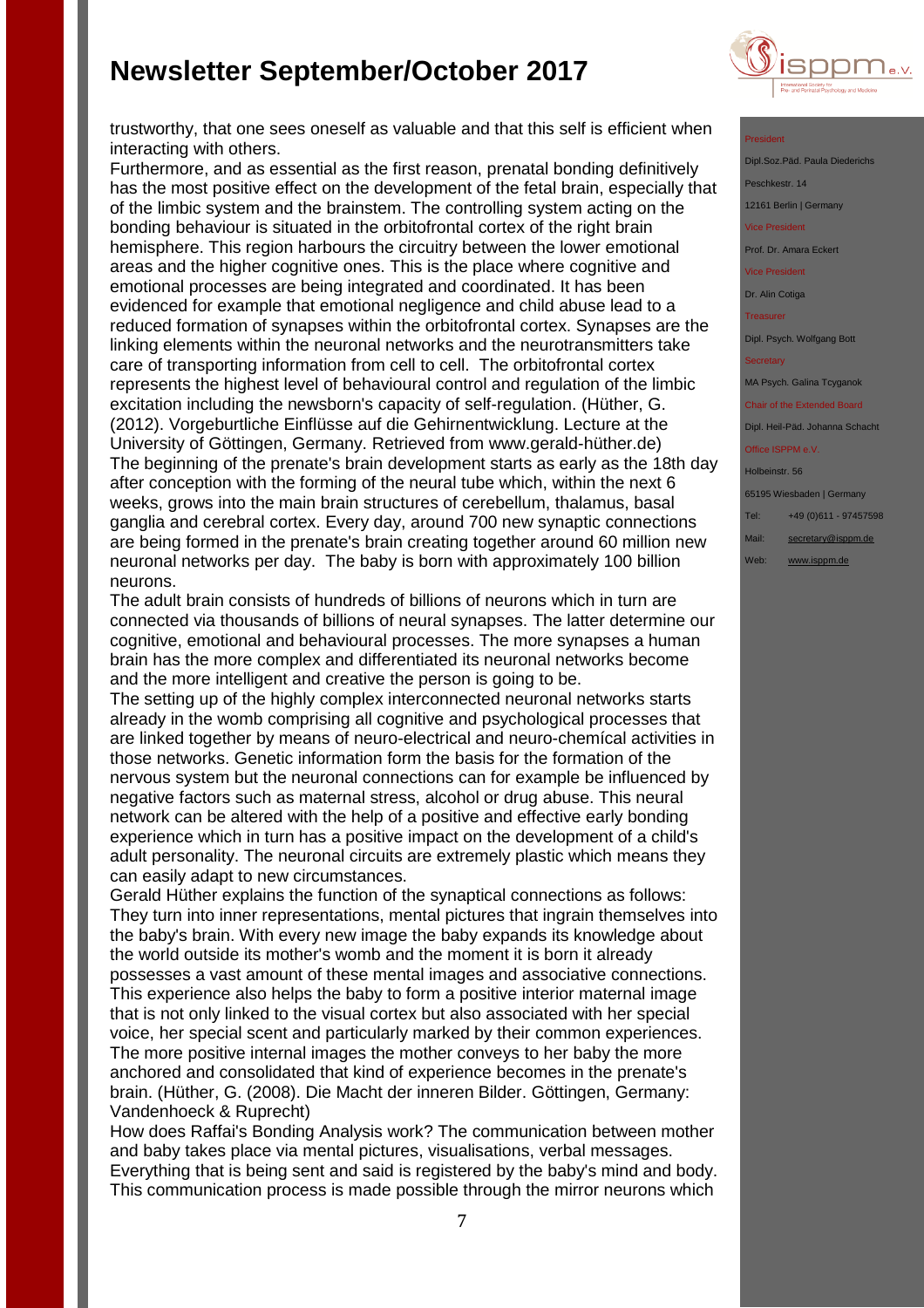i.a. form the neuronal basis of the human capacity for emotions such as empathy. After the first series of baby sessions the flow of information and communication becomes more and more intense and the mother develops her intuition for her baby's needs. That way the baby's learning ability is enhanced and its brain intensely stimulated. (Balkenhol-Wright, C., & Karrasch, Christine (2017) Mit Deiner Liebe wächst meine Seele. Zetel, Germany: Einklang Verlag) Another channel through which mother and baby communicate are the different brainwaves. At the root of all our thoughts, emotions and behaviours is the communication between neurons within our brains. Brainwaves are produced by synchronised electrical pulses from masses of neurons communicating with each other. Alpha brainwaves open the door to meditative states and facilitate the visualisation of mental images. Alpha waves aid overall mental coordination, calmness and mind/body integration. Delta brainwaves are generated in deepest meditation and dreamless sleep. Delta waves suspend external awareness and are the source of empathy. Theta brainwaves are dominant in sleep and deep meditation. They open the gates to learning and memorising. When these waves are active our senses are withdrawn from the external world and focused on signals originating from within. Vivid imagery is enhanced and intuition and information beyond our normal conscious awareness are being activated. This is exactly what happens when the pregnant woman is gently led into a meditative state during the bonding analysis sessions.

### **Impact of Maternal Stress during Pregnancy**

In all the years Raffai accompanied pregnant women he saw that the majority of them were in more or less obvious stress situations. How does stress affect the development of the prenate's brain? If the unborn baby is flooded by its mother's stress hormones or if the mother's anxiety is transferred to the baby for a longer period of time then the baby might not be able to structure and understand the outside world and if there is no mental or emotional connection with the mother the brain's structuring process might risk to become destabilized or even fall into regression. The baby thus experiences the feeling of its own coping disability and incompetence whereupon both are structurally anchored in its brain instead of a problem-solving capacity. Maternal stress during pregnancy has numerous negative impacts on the baby's brain, for example it can lead to disorders of the hormone production of the hypothalamus, the hypophysis and the adrenal glands, the so-called HPA-Axis. The constant arousal of the HPA-Axis eventually leads to an impairment of the immune system and a higher level of cortisol hampers numerous genes that are responsible for the production of immune transmitters. (Balkenhol-Wright, C., & Karrasch, Christine (2017) Mit Deiner Liebe wächst meine Seele. Zetel, Germany: Einklang Verlag) During the bonding analysis sessions, bonding facilitator and mother-to-be search for the factors or circumstances that cause the stress and then both work out ways and means of how to deal with stress in such a way that relieves the pregnant woman's tension and consequently that of her baby. This also helps to put new impulses into the baby's brain.

### **Impact of Prenatal Influences - A Case History**

To prove the role of prenatal influences, reseachers have been using for some time now the experimental technique of "cross-fostering" to find evidence in how far both prenatal and postnatal environmental factors interact with genetic disposition (nature versus nurture). To that end they changed the offspring of 2 rat mothers right after birth. The one mother had proved to be especially competent and caring with a previous rearing whereas the other had treated her offspring in a rather negligent and incompetent way. The result was evident: to



#### President

Dipl.Soz.Päd. Paula Diederich eschkestr. 14 12161 Berlin | Germany vice President

Prof. Dr. Amara Eckert

Vice President

Dr. Alin Cotiga

Treasurer

Dipl. Psych. Wolfgang Bott

MA Psych. Galina Tcyganok

Chair of the Extended Board Dipl. Heil-Päd. Johanna Schacht

Office ISPPM e.V.

Holbeinstr. 56

65195 Wiesbaden | Germany

- Tel: +49 (0)611 97457598
- Mail: [secretary@isppm.de](mailto:secretary@isppm.de)
- Web: [www.isppm.de](http://www.isppm.de/)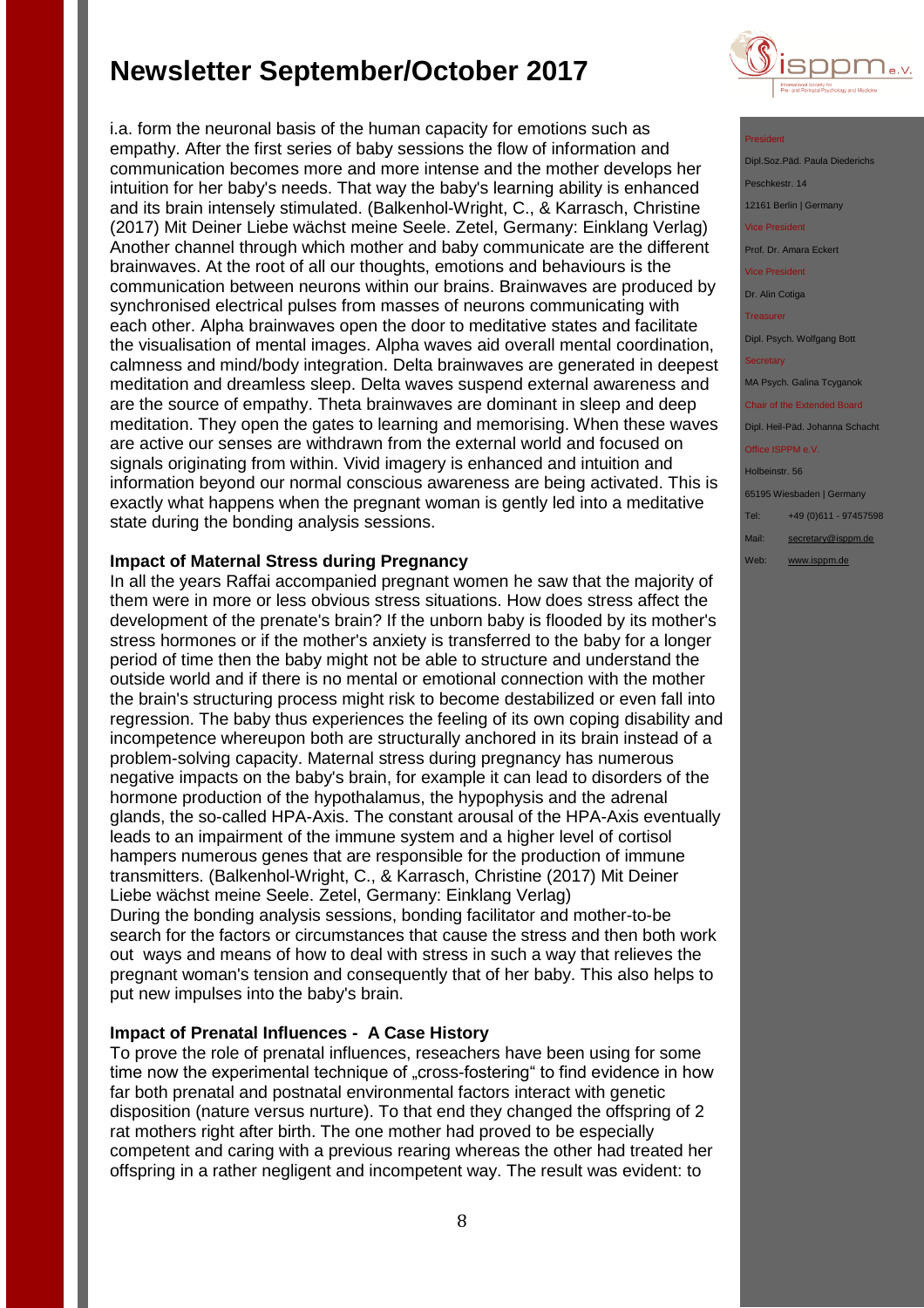

#### President

Dipl.Soz.Päd. Paula Diederio Peschkestr. 14 12161 Berlin | Germany vice President Prof. Dr. Amara Eckert Vice President Dr. Alin Cotiga Treasurer Dipl. Psych. Wolfgang Bott **Secretary** MA Psych. Galina Tcyganok

Chair of the Extended Board Dipl. Heil-Päd. Johanna Schacht

#### Office ISPPM e.V.

Holbeinstr. 56

65195 Wiesbaden | Germany

- Tel: +49 (0)611 97457598
- Mail: [secretary@isppm.de](mailto:secretary@isppm.de)
- Web: [www.isppm.de](http://www.isppm.de/)

turn into a caring mother does not necessitate a genetic disposition but very early positive experiences.

The scientists then took another step forward to verify whether the crossfostering yielded the same results under intrauterine conditions. They transferred female rat embryos almost immediately after fertilization. They had chosen 2 different phyla, the first one had shown to be very cautious when experiencing new surroundings and the second one possessed good spacial orientation skills. Later, after birth and when grown up the 2 phyla behaved in the same way as the mothers that had born and reared them. The experiment clearly showed that intrauterine experiences prevail. (Hüther, G. (2012). Vorgeburtliche Einflüsse auf die Gehirnentwicklung. Lecture at the University of Göttingen, Germany. Retrieved from www.gerald-hüther.de)

In how far these findings could be applied to the human species might be demonstrated by the following case history: Annette, a 24-year old German student, who "had learnt to love her baby......." (Balkenhol-Wright, C., & Karrasch, Christine (2017) Mit Deiner Liebe wächst meine Seele. Zetel, Germany: Einklang Verlag) started the bonding analysis in her 13th week of pregnancy. She did not like nor accept the idea of being pregnant. She had had a brief relationship with another student who when learning about the pregnancy was deeply appalled and furiously demanded an abortion. So, the first inner picture the fetus received was that of utter rejection from both sides, mother and father.

According to Rien Verdult, a renowned Belgian psychotherapist who specializes in the treatment of emotional problems rooted predominantly in life before and after birth, this very early rejection is one of many formative traumas that the unborn baby may suffer at the beginning of its intrauterine life. (Verdult, R., (2014) Birth Psychology. Presentation at the Annual Bonding Analysis Conference, Cologne, Germany)

Annette had also thought of having an abortion but being catholic she finally decided against it. Annette's inner deliberations about having an abortion or not reached the unborn baby and caused a second trauma. When she told her parents about her pregnancy it was particularly her mother who reacted quite violently and demanded that she should give the baby up for adoption immediately after birth.

During the course of the bonding analysis it turned out that Annette's mother had never liked her daughter, as a matter of fact had always expressed her disappointment of having had a daughter as a first child and had clearly given preference to Annette's younger brother. So it seems that rejection runs in the family and when Annette learnt that she in turn was expecting a baby girl, she felt deep despair and even panic. With the help of the special techniques of the bonding analysis elaborated by Raffai, Annette succeeded in accepting her womanhood and accordingly her motherhood in the course of an intensive development and maturation process. Raffai's objective that "the pregnant" woman should stop being her mother's child in order to become her baby's mother" was thus achieved. (Raffai, J., & Hidas, G. (2010). Nabelschnur der Seele, Giessen, Germany: Psychosozial-Verlag)

Annette no longer saw her baby as an enemy, a sort of culprit that had ruined her life but at the end of the BA-sessions she perceived her baby girl even as an ally. By and by she got into a very affectionate contact with her baby during the inner dialogues. In her mind's eye she took her baby in her arms, caressed and cuddled it and most importantly smiled at it. She conveyed all those images to her baby through the channels previously explained. Moreover, by doing so she also triggered the mirror-neurons in her baby's brain to fire off! Through her mother's mirroring the prenate internalizes and assimilates the image that her mother perceives of her allowing her to build up a positive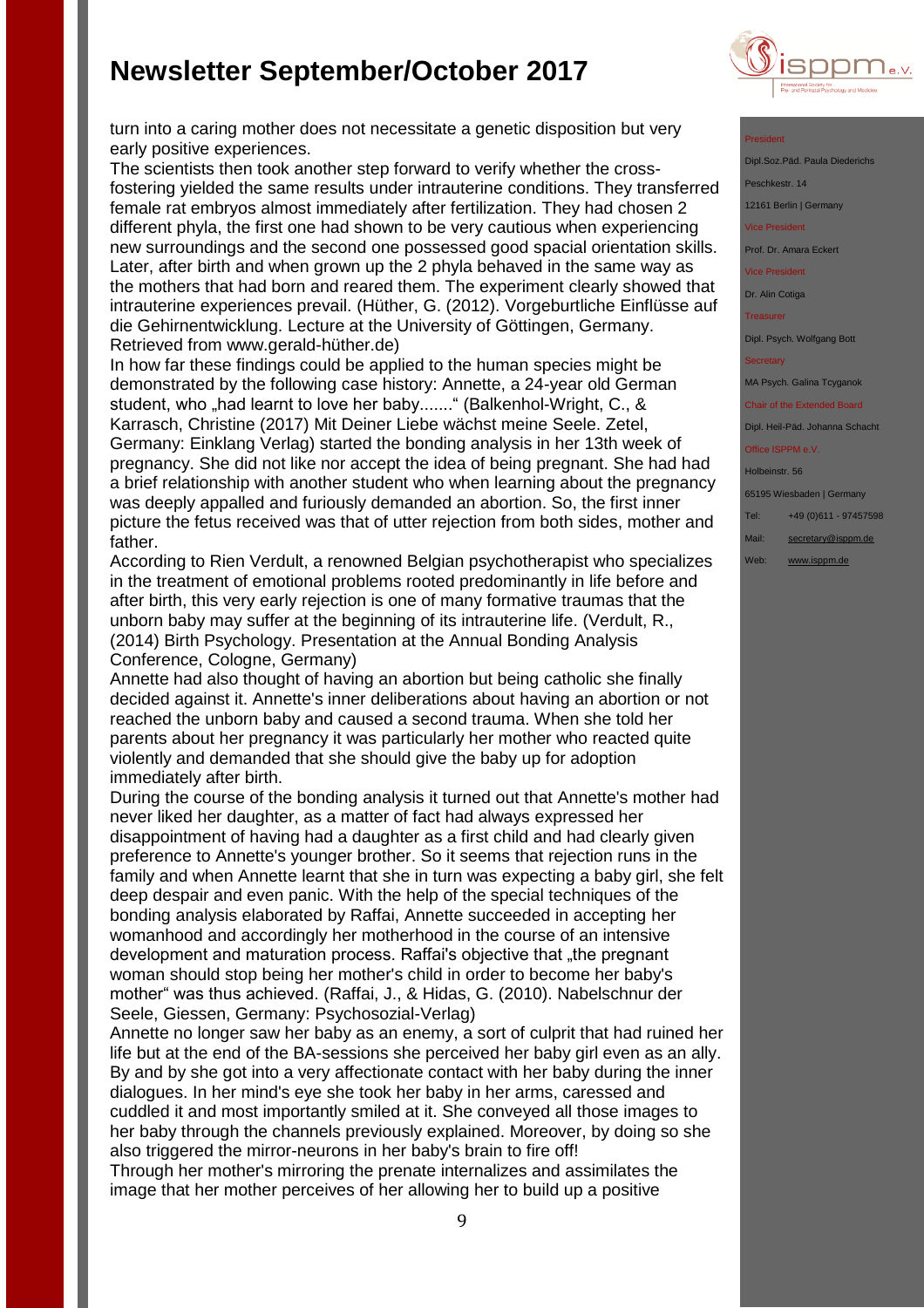

Translating Annette's transformation into neurobiological terms the evolving transformational process that took place in Annette's baby's brain can be described as follows: first, the baby's brain was flooded with negative inner images of rejection, but as Gerald Hüther so scholarly explains, the brain's plasticity always allows for alterations, so that new positive images can be superimposed. Before the integration of new images the corresponding brain regions get into a state of excitement which expands into the lower subcortical centers, They in turn have the power to alter the excitability of the higher cortical neurons via the release of neurotransmitters. This process generates a state of so-called "focused attention" allowing the brain to integrate this new image into the brain's repertoire of inner images by superposing it on the former negative one. The more positive inner images reach the brain, the more stabilised and consolidated the neuronal pathways become. (Strüber, N., (2016). Die erste Bindung. Stuttgart, Germany: Klett-Cotta)

In the course of time, the structural pattern of neurons and dendrites form a matrix with which all subsequent neurons and dendrites align. For Annette's baby this meant that the moment Annette started to convey positive images of her as a caring and affectionate mother the former negative images of rejection faded away. Of course, it cannot be excluded that some kind of remaining elements of these negative images stay on and may be triggered when a situation arises similar to the negative one that was first experienced. However, when the bonding process between baby and mother continues to solidify it enables the baby to form what Hüther calls "durable coping strategies" for dealing with stressful situations on the basis of the earlier experienced acceptance, support, empathy, affection, and understanding. Today, Annette describes her 18-month old daughter as a lively, easy-going, affectionate little girl who is very creative, eager to discover her surroundings and who appears quite self-contained. This case history and particularly the little girl and the many other babies whose mothers had been accompanied by the

Bonding Analysis are the living proof that this method is a tool qualified to help prevent the development of affective disorders such as anxiety or depression amongst others.

### **Further Prenatal Traumas**

There are 2 other cases of traumas the prenate experiences that are worth mentioning: the first one clearly being the birth process itself which every human being inevitably has to go through and the second one is an experience that can cause lifelong sadness and depression and concerns the loss of one or more siblings especially at the beginning of the intrauterine life.

Peter Bourquin, specialised in family constellations, reports about the research work of the biologist and geneticist, Charles Boklage who outlines that 12 % of all fertilized eggs produce multiple pregnancies, 76 % of them dissolve completely, 22 % end up in a single pregnancy and about 2 % lead to the birth of twins. This means that for every twin birth there are at least 10 babies that started their intrauterine life as a twin but where born as a singelton having lost a brother or sister early in their intrauterine life. (Bourquin, P. & Cortés, C. (2016). Der allein gebliebene Zwilling. Köln, Germany: Innenwelt Verlag)



#### President

Dipl.Soz.Päd. Paula Diede Peschkestr. 14 12161 Berlin | Germany

vice President<br>Tice President

Prof. Dr. Amara Eckert

Vice President

Dr. Alin Cotiga

Treasurer

Dipl. Psych. Wolfgang Bott

MA Psych. Galina Tcyganok

#### Chair of the Extended Board Dipl. Heil-Päd. Johanna Schacht

#### Office ISPPM e.V

Holbeinstr. 56

65195 Wiesbaden | Germany

Tel: +49 (0)611 - 97457598

- Mail: [secretary@isppm.de](mailto:secretary@isppm.de)
- Web: [www.isppm.de](http://www.isppm.de/)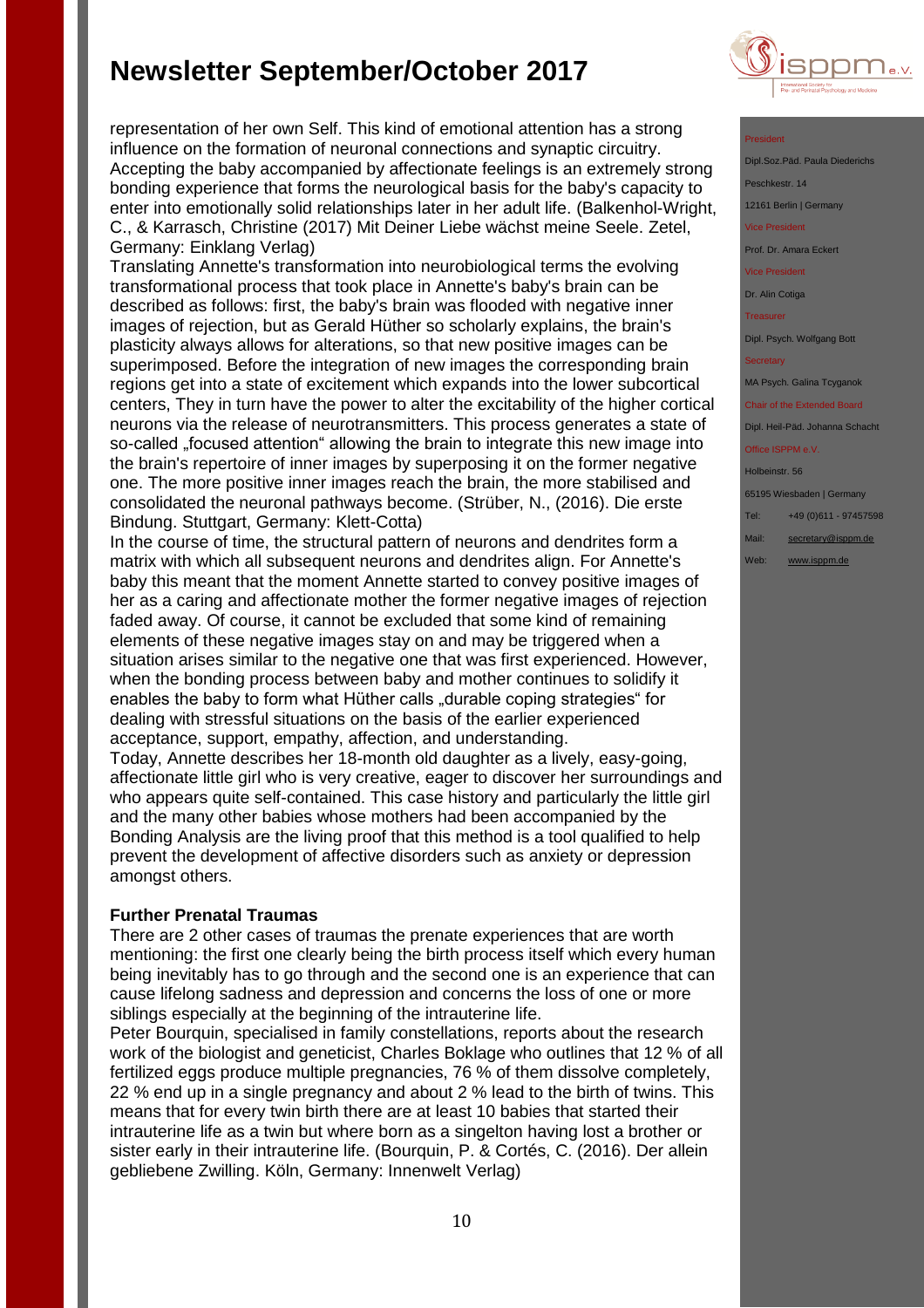

#### President

Dipl.Soz.Päd. Paula Died eschkestr. 14 12161 Berlin | Germany

vice President

Prof. Dr. Amara Eckert

Vice President

Dr. Alin Cotiga

Treasurer

Dipl. Psych. Wolfgang Bott

MA Psych. Galina Tcyganok

Chair of the Extended Board

Dipl. Heil-Päd. Johanna Schacht Office ISPPM e.V

Holbeinstr. 56

65195 Wiesbaden | Germany

Tel: +49 (0)611 - 97457598

Mail: [secretary@isppm.de](mailto:secretary@isppm.de)

Web: [www.isppm.de](http://www.isppm.de/)

The most tragic part of that experience is that the withering away of one of the twins often happens during the first trimester of the pregnancy that is to say at a time when the disappearance of one fetus remains mostly unnoticed by the pregnant woman. No one else but the remaining baby suffers that loss, and that means losing the most important person in its life, a person that is even more important than the mother as scientists specialized in twin research have found out.

Every psychotherapist who has a long track record of treating (adult) patients suffering from depression of various degrees of intensity caused by the loss of a beloved person knows who devastating this can be. Is does not take a lot of imagination to conceive the impact of such a loss on the prenate. Extremely strong feelings are being triggered, on one side feelings of utter loneliness, abandonment, yearning, mourning but on the other side also feelings of guilt ("Did I kill him/her?" or "Why couldn't I save him/her?"), fury ("Why was I left behind?"), even feeling the terror of going to die, too. All these strong feelings have a deep, formative impact on the neurogenesis of the limbic system which might even lead to a state of shock-induced paralysis.

In his book Raffai describes how pregnant women gained that kind of experience actually receiving the image of their unborn baby crouched in the womb, often motionless, not able to react to the mother's trying to get into mental contact. In a number of cases the loss of a twin was represented in the womb by a black spot and the surviving baby avoided moving to that place. (Raffai, J. (2015). Gesammelte Aufsätze. Heidelberg, Germany: Mattes Verlag) Evidently, no research is possible on a prenate's brain's reaction to the loss of a twin, but by extrapolating the results of research carried out on the adult brain it can be assumed that identical processes take place in the unborn baby's brain, even with more intensity as the baby has not yet developed appropriate resiliences and cognitive emotional and behavioral coping strategies to handle such an absolutely traumatic experience.

Research on adults' mourning reactions has shown that the longer the mourning period goes on - and eventually turning into a deep depression - the neurogenesis of the hippocampus comes to a standstill and massive disorders arise in the same neuronal circuitry of the brain regions that also react to stress, the most important one being the HPA-Axis. The hypothalamus produces too much of the CRF (Corticotropin-Releasing-Factor) which in turn causes the pituitary gland to release Corticotropin or ACTH which again stimulates the adrenal cortex to produce the stress hormone cortisol. So there are the same operating processes going on in the prenate's brain independantly whether it suffers from maternal stress or the loss of a twin brother or sister. (Roth, G. & Strüber. N. (2015) Wie das Gehirn die Seele macht. Stuttgart: Klett-Cotta) If in the course of the BA-sessions the bonding facililtator notices indications that the pregnancy had started as a twin or even multiple one the pregnant woman is invited to mentally visualize her uterus and to see whether she finds traces of a twin loss often taking on the form of a dark spot as Raffai found out in quite a number of cases. Raffai's corresponding instructions are clear and quite simple. The mother-to-be is to explain to her baby that she has become aware of the loss and then she invites her baby to mourn together. In many cases the baby reacts positively and Raffai had actually experienced that babies had woken up from their stupor-like state. The baby then gains the experience that its feelings of sorrow are perceived and mirrored. This process, made possible due to the brain's enormous plasticity, contributes to the formation of resiliences and strengthens the acquisition of the coping capacities mentioned earlier. (Raffai, J., & Hidas, G. (2010). Nabelschnur der Seele, Giessen, Germany: Psychosozial-Verlag)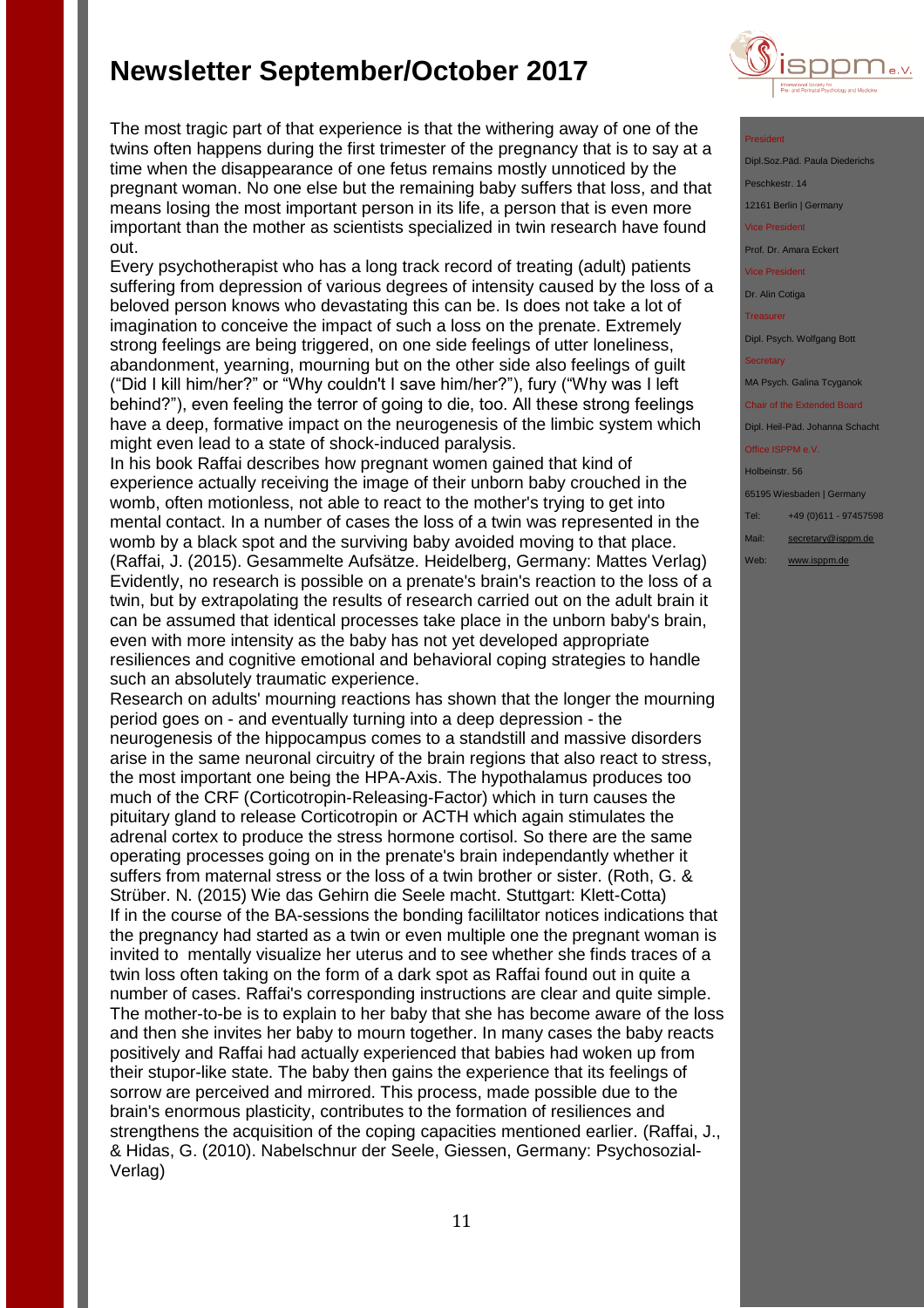With regard to the trauma of twin loss the ART Technologies (Assisted Reproductive Technologies) may probably produce a lot of traumatised babies caused in the beginning by the conception that takes place in the totally sterile surroundings of a laboratory and the eventually by what is known as "embryo selection". In those cases again the Bonding Analysis can serve as a salutogeneric instrument to offset the sequelae of these kinds of traumatic experience. (Balkenhol-Wright, C., & Karrasch, Christine (2017) Mit Deiner Liebe wächst meine Seele. Zetel, Germany: Einklang Verlag) Birth trauma is another broad topic that would also need comprehensive analysis and description. Suffice it to say that the birth process elicits enormous fear, even mortal fear especially if the umbilical cord happens to hamper the free moving forward through the parturient channel. The most vital and the most helpful part of Raffai's Bonding Analysis concerns the birth preparation sessions where mother and baby go though an intense and repetitive rehearsal of the birth procedure together. Birth thus becomes team work giving the baby a strong feeling of security and support through the constant contact with its mother. (Raffai, J. (2015). Gesammelte Aufsätze. Heidelberg, Germany: Mattes Verlag) If for medical reasons a caesarean must be performed, again mother and baby prepare this surgical intervention together thus preventing the enormous horror experience of being abruptly extracted from the motherly womb. By the way, researchers have found out that the genetic expression of babies born the natural way differs in some special regards from that of babies brought into the world via a caesarean operation. (Hildebrandt, S. (2015) Schwangerschaft und Geburt prägen das Leben.Heidelberg, Germany: Mattes Verlag)

### **The Neurobiological Underpinnings of the Bonding Analysis**

That finally leads to the answer of the last question, what are the neurobiological underpinnings of the bonding analysis?

The genetic program of the human genome determines the brain' structural blueprint. The function-related structuring however is primarily the result of the interaction of the prenate's cells with the maternal organism and her metabolites. The maturation process of the baby's organs is the effect of the dialogue between fetal and maternal cells. The pregnant woman communicates with her environment taking in countless substances and experiences that are being transferred to the fetus through different channels. Especially the way a pregnant woman deals with stressful situations shapes the control functions of the prenatal brain and may consequently change the baby's gene expression! Moreover, one of the most prominent features of the human brain is its plasticity also named neuro-plasticity allowing the brain to develop adaptive capacities under various environmental conditions. As explained before, the earliest bonding experiences are being memorized in the prenate's cells. One of the most striking scientific discovery concerns the so-called cellular memory or consciousness which refers to a kind of preverbal memory, contained within the physical body of experiences that babies gain in the womb and which are transmitted to them by their mothers via chemical and biological processes. All negative and positive feelings the mother-to-be goes through are being transfered to the baby, stress, impacts of violence perpetrated against her, depression, but also feelings of joy, harmony and strength.

Maternal care influences the formation of neurological structures in the prenate's brain releasing endogenous neurotransmitters such as endorphins and oxytocin which is also known as the most efficient bonding hormone. The oxytocin system is the neurobiological mechanism responsible for the regulation of multifaceted social behavioural patterns and the bonding capacity. Higher doses of oxytocin reduce for example the quantity of stress hormones, increase social interactions and enhance bonding behaviour. (Balkenhol-Wright, C., & Karrasch,



### President

Dipl.Soz.Päd. Paula Died Peschkestr. 14 12161 Berlin | Germany vice President

Prof. Dr. Amara Eckert

Vice President

Dr. Alin Cotiga

Treasurer

Dipl. Psych. Wolfgang Bott

MA Psych. Galina Tcyganok

Chair of the Extended Board Dipl. Heil-Päd. Johanna Schacht

Office ISPPM e.V.

Holbeinstr. 56

65195 Wiesbaden | Germany

Tel: +49 (0)611 - 97457598

Mail: [secretary@isppm.de](mailto:secretary@isppm.de)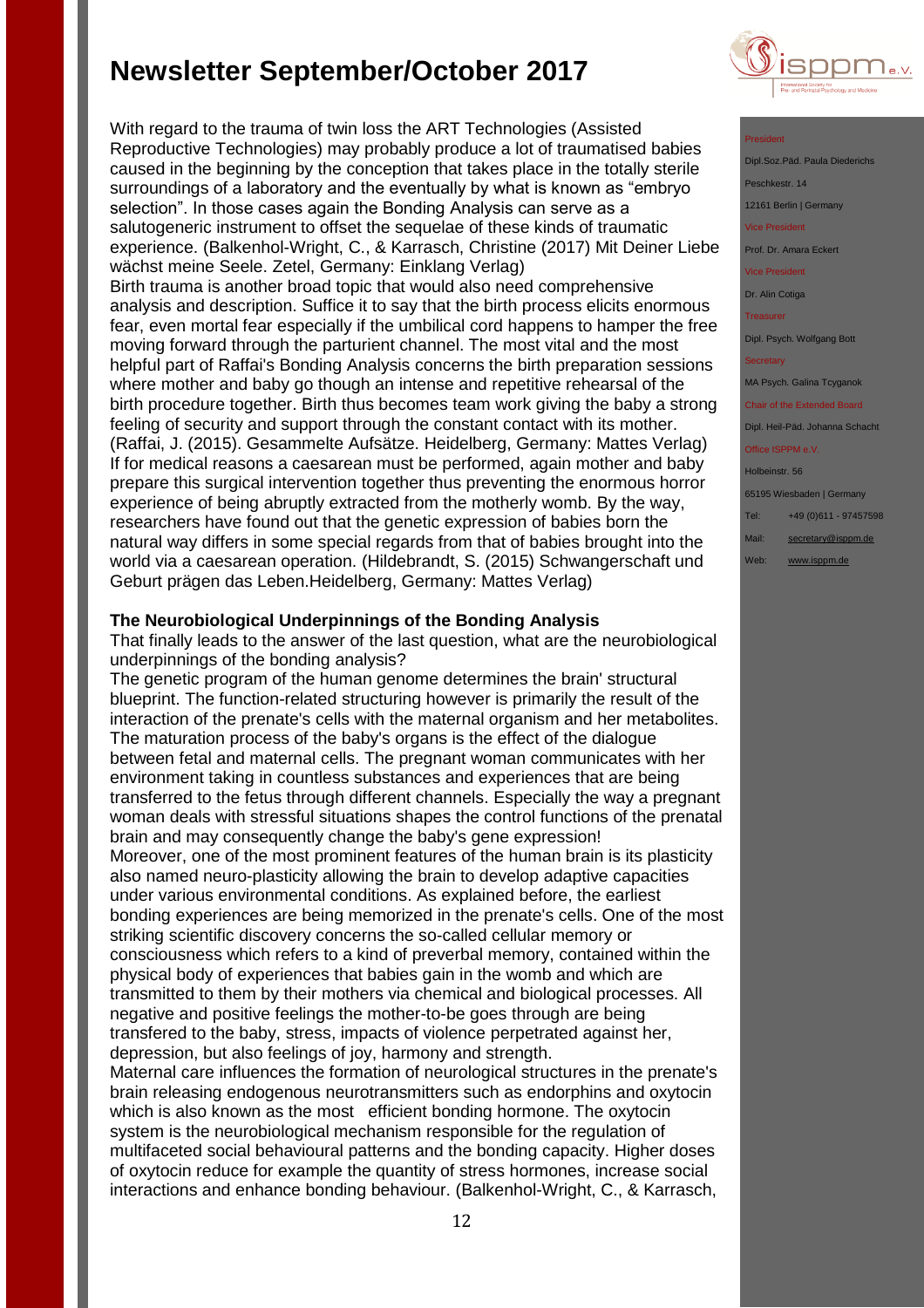

### President

Dipl.Soz.Päd. Paula Diederichs Peschkestr. 14

12161 Berlin | Germany

vice President

Prof. Dr. Amara Eckert

Vice President

Dr. Alin Cotiga

**Treasurer** 

Dipl. Psych. Wolfgang Bott

MA Psych. Galina Tcyganok

Chair of the Extended Board Dipl. Heil-Päd. Johanna Schacht

Office ISPPM e.V.

Holbeinstr. 56

65195 Wiesbaden | Germany

Tel: +49 (0)611 - 97457598

Mail: [secretary@isppm.de](mailto:secretary@isppm.de)

Web: [www.isppm.de](http://www.isppm.de/)

Christine (2017) Mit Deiner Liebe wächst meine Seele. Zetel, Germany: Einklang Verlag)

To sum up, the influence of the genes and the environmental that is to say the intrauterine conditions interact with each other which means that the genes determine how intensive the effect of all experiences is and the experiences in turn determine which genes are activated. The prenate's overall learning and particularly bonding experience are the main prerequisites for an enhanced brain development and serve as a working model for behaving adequately within social interactions.

The Bonding Analysis can be considered a very efficient salutogenetic instrument that serves to enhance the healthy development of the fetal brain throughout the nine months of intrauterine life. It strengthens the bonding between mother and baby by fostering the pregnant woman's bonding capacity. It is also a prevention method due to the fact that it allows for the baby's acquisition of strong, efficient coping skills, of healthy behavioural patterns and the growing of resiliences mainly through advancing the creation of a great variety of neuronal pathways and synaptic connections in the brain.

Christa Balkenhol-Wright has a Master's Degree in Translation from the University of Geneva, Switzerland. She worked for many years at a government Ministry in the Language and Translation Department. Furthermore, she has been lecturing at various universities for over 15 years, teaching Biotechnology, Biomedical Engineering, Chemistry, Academic and Scientific Writing.

She is also a bonding facilitator, with expertise in prenatal psychology and hypnotherapy. She is founder and chair of PRENATUS e.V [\(http://prenatus](http://prenatus-ev.de/Impressum/)[ev.de/Impressum/\)](http://prenatus-ev.de/Impressum/) and the editor and author (together with Christine Karrasch) of Mit Deiner Liebe wächst meine Seele [Rough translation: Your love makes my mind and soul grow]. The prenate's life and experience. Bonding Analysis in theory and practice: A method to promote prenatal bonding (Einklang Verlag, Zetel, Germany, to be published in October 2017).

For more information about Bonding Analysis and Prenatus e.V, please contact Christa at [Prenatus-ev@gmx.de](mailto:Prenatus-ev@gmx.de) or [kriba@gmx.net](mailto:kriba@gmx.net)

# **Events Diary**

# **ISPPM Dates**

**October 28/29, 2017** Ev. Johannisstift Berlin Spandau, Germany

### **April 5 - 7, 2018 (ATTENTION: Thursday to Saturday!)**

**International Cooperation Congress with GAIMH, ISPPM Switzerland and ISPPM e.V.**

Kreuzlingen, Switzerland **Theme: Touch shapes** Congress language: German

**June 1-3, 2018 Bonding Analysis conference** Cologne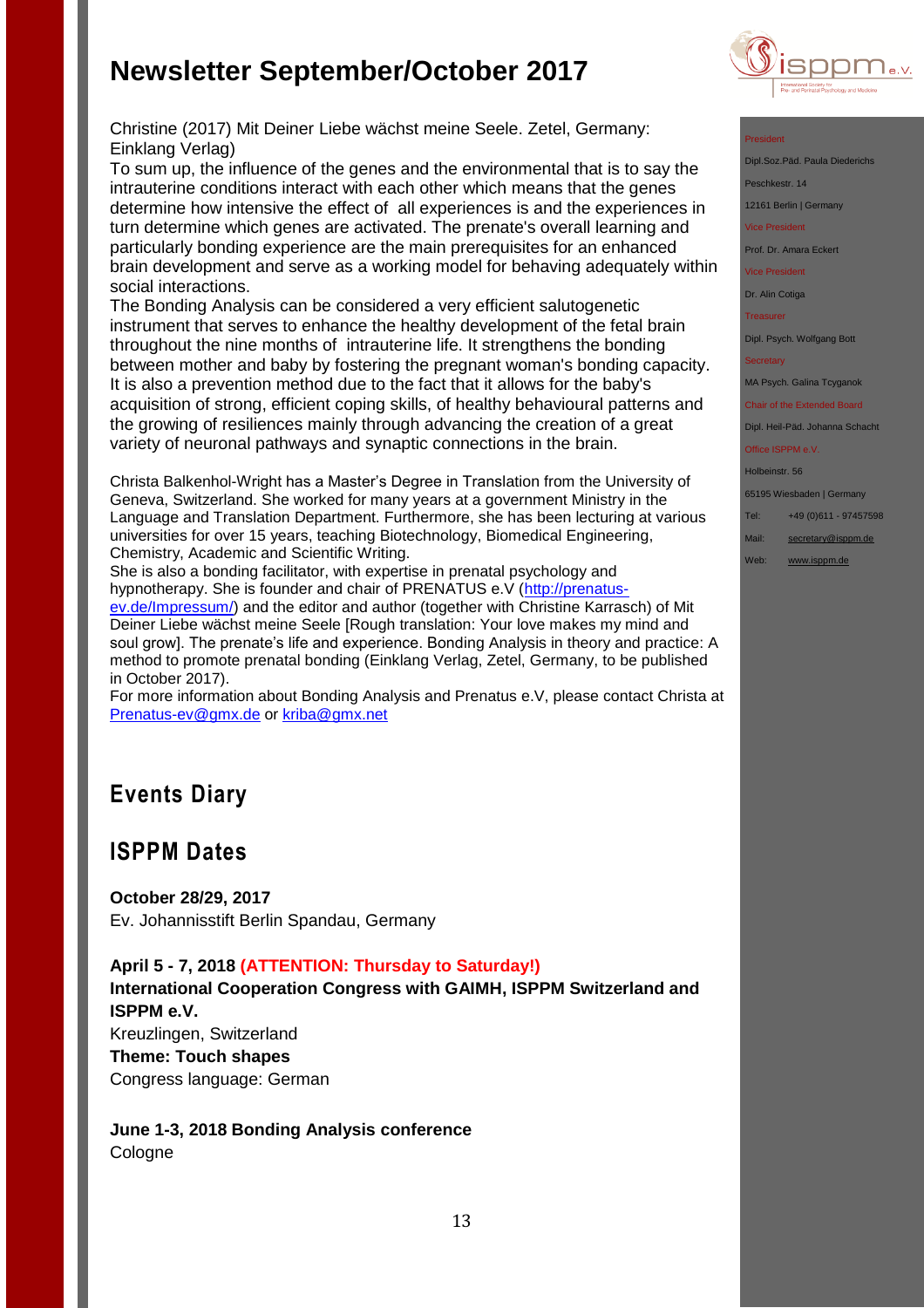**October 26/27, 2018 Conference "Single born twin"** Berlin

# **Other Congresses and Conferences**

**September 19 – 22, 2017** VI International Congress **Young Generation of the XXI Century: Actual Problems of Social-Psychological Health** Ministry of Health of the Russian Federation, St. Petersburg State Pediatric Medical University, Association of Child Psychiatrists and Psychologists St. Petersburg Information: [acpp@inbox.ru](mailto:acpp@inbox.ru) and [igra-msk@mail.ru](mailto:igra-msk@mail.ru)

**September 22 – 24, 2017** International Stillbirth Alliance Conference University College Cork, Ireland [isacork2017.com](http://stillbirthalliance.us6.list-manage.com/track/click?u=811549f73d7f344e10a813f47&id=ca40d537d4&e=19741be71a)

**October 8 – 10, 2017** VIIIth RECENT ADVANCES IN NEONATAL MEDICINE Würzburg, Germany [www.recent-advances.com](http://www.recent-advances.com/)

**October 29, 2017** 4th Biodynamic Body-Psychotherapy London Conference London, United Kingdom [www.biodynamic-bodypsychotheraphy.co.uk/](http://www.biodynamic-bodypsychotheraphy.co.uk/)

**November 1 – 5, 2017** XI INTERNATIONAL CONGRESS OF BODY PSYCHOTHERAPY Mexico, Mexico [iscforbodypsychotherapy.org](http://iscforbodypsychotherapy.org/)

**November 11/12, 2017**  PCS World Conference of Reproductive Health (WCRH-2017) **Bridging Basic Research and Clinical Practice** Athens, Greece <http://www.pcscongress.com/wcrh2017/>

**November 24/25, 2017** AIPC 3de Congresso Nacionale La Psicoterapia Prende Corpo ROMA, Italy <http://www.psicoterapiecorporee.it/>



#### President

Dipl.Soz.Päd. Paula Diederichs

Peschkestr. 14

12161 Berlin | Germany

Vice President

Prof. Dr. Amara Eckert

Vice President

Dr. Alin Cotiga

**Treasurer** 

Dipl. Psych. Wolfgang Bott

#### **Secretary**

MA Psych. Galina Tcyganok

Chair of the Extended Board Dipl. Heil-Päd. Johanna Schacht

Office ISPPM e.V.

Holbeinstr. 56

65195 Wiesbaden | Germany

Tel: +49 (0)611 - 97457598

Mail: [secretary@isppm.de](mailto:secretary@isppm.de)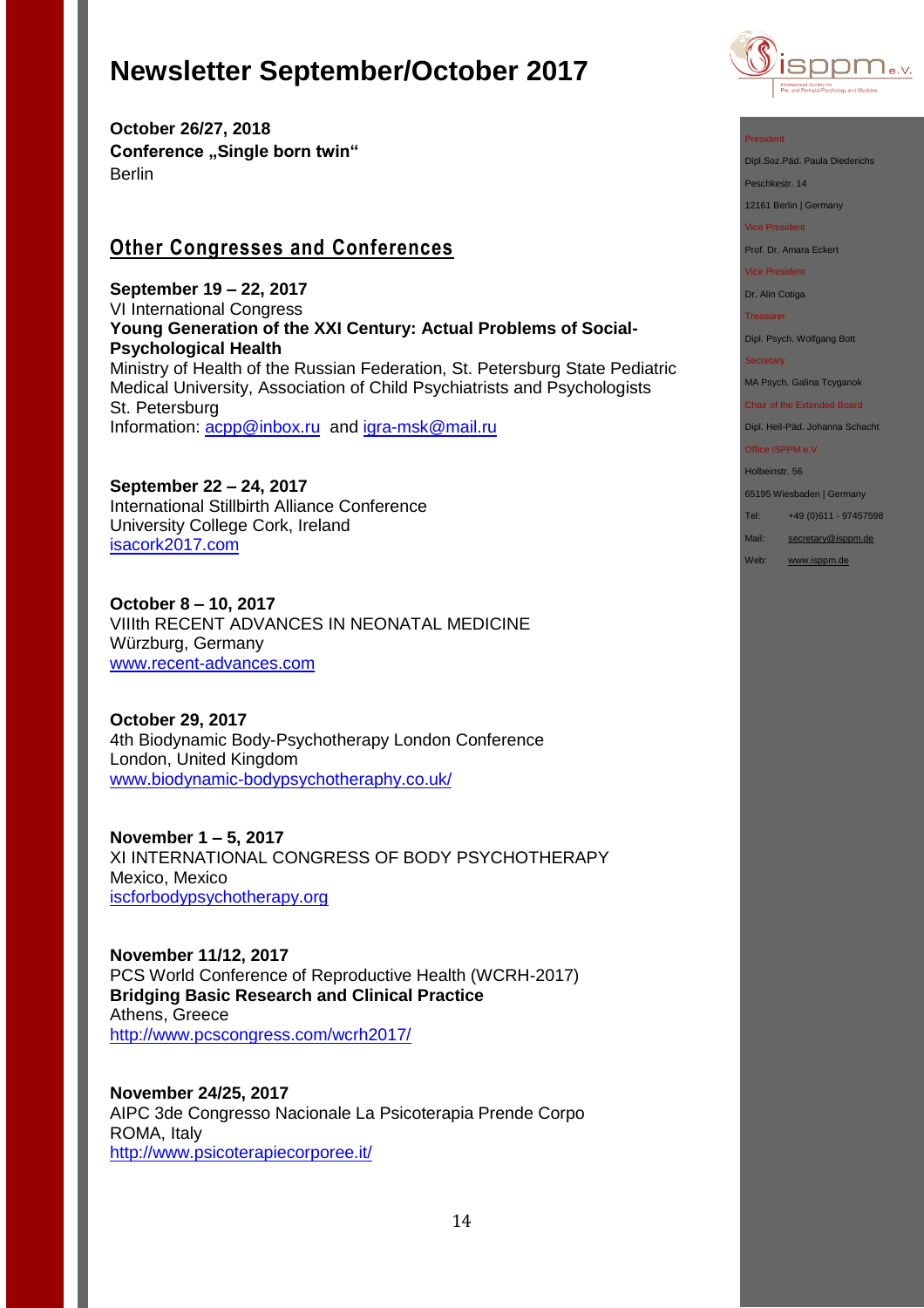**November 29 – December 4, 2017** 20th APPPAH International Congress

**Somatic Discoveries**



#### President

Dipl.Soz.Päd. Paula Diederichs

Peschkestr. 14

12161 Berlin | Germany

Vice President

Prof. Dr. Amara Eckert

Vice President

Dr. Alin Cotiga

Treasurer

Dipl. Psych. Wolfgang Bott

#### **Secretary**

MA Psych. Galina Tcyganok

Chair of the Extended Board

Dipl. Heil-Päd. Johanna Schacht

## Office ISPPM e.V.

Holbeinstr. 56 65195 Wiesbaden | Germany

Tel: +49 (0)611 - 97457598

Mail: [secretary@isppm.de](mailto:secretary@isppm.de)

Web: [www.isppm.de](http://www.isppm.de/)

San Diego <https://birthpsychology.com/2017-conference/welcome> **February 22 – 25, 2018**  5th International Congress on Cardiac Problems in Pregnancy (CPP) Bologna, Italy

**The Conscious Baby Emerges: Scientific, Medical, Psycho-Social, and** 

**September 6 – 9, 2018** EABP Congress 2018 **Body Psychotherapy and Challenges of Today......Alienation - Vitality - Flow** Berlin, Germany [https://congress.eabp.org](https://congress.eabp.org/)

# **Further Education**

In Germany:

**Training in Bonding Analysis** With Dr. Helga Blazy and Hannelore Dehne In Cologne Interested people please contact Helga Blazy: [nc-blazyhe@netcologne.de](mailto:nc-blazyhe@netcologne.de)

In Austria:

**IPPE-Foundation Course** with Max Peschek, Claudia Versluis und Team Beginning November 2019 Information: [www.ippe.at/kurse/foundation](http://www.ippe.at/kurse/foundation) Registration: Claudia Versluis: [claudia.versluis@aon.at](mailto:claudia.versluis@aon.at)

In England:

### **Integrative Baby Therapy Training**

With Matthew Appleton & Jenni Meyer

An in-depth training designed for people already working with babies and children. Previous participants have included midwives, doulas, craniosacral therapists, osteopaths, paediatricians, paediatric nurses, lactation consultants, massage therapists, body psychotherapists, psychologists and ante-natal yoga teachers. The course consists of 6 modules, each 3 days long, and spread over 18 months. It is grounded in the practicalities of working with parents and their babies and aimed at developing the confidence and skills to identify and help resolve prenatal and birth trauma.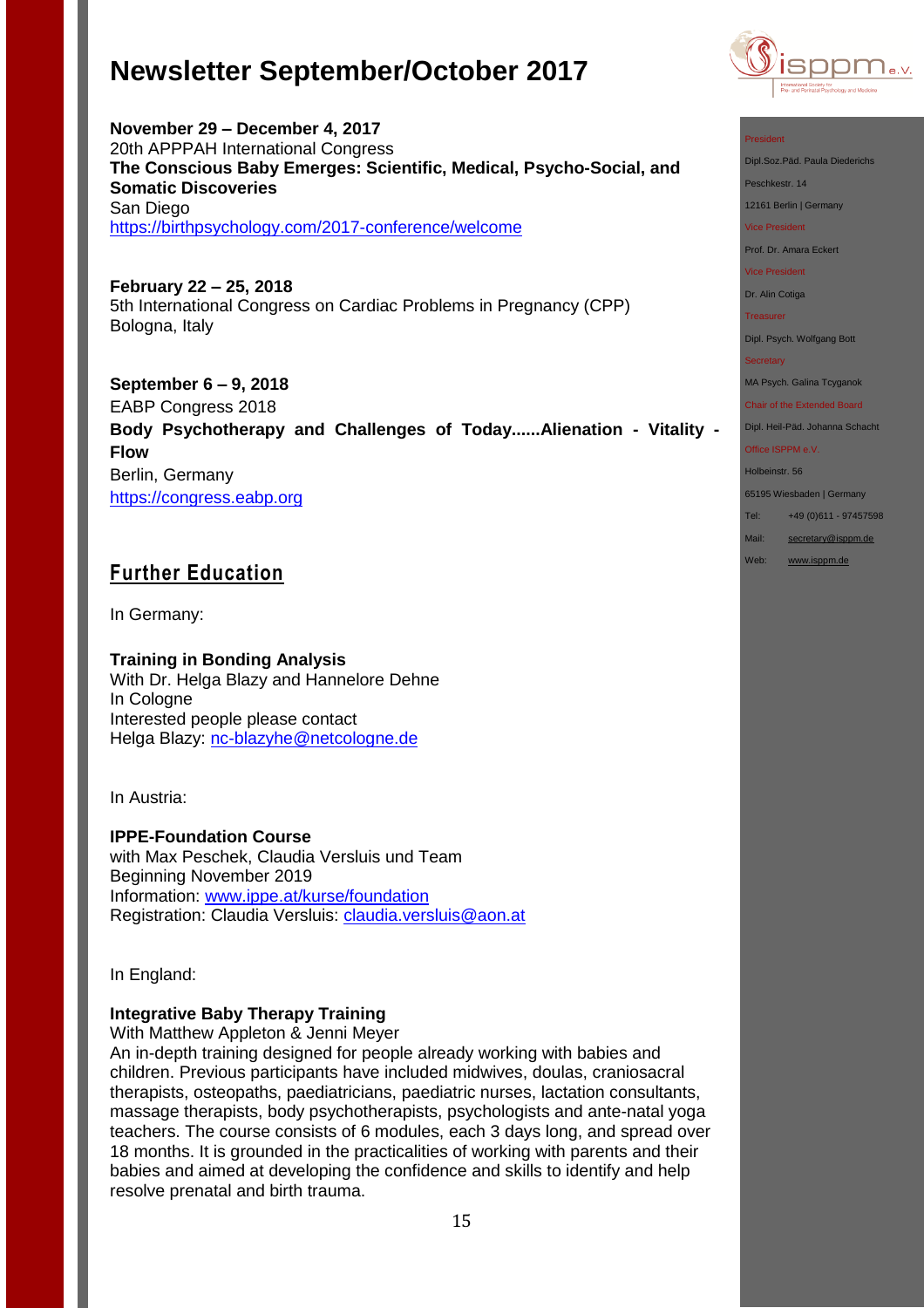

#### President

Dipl.Soz.Päd. Paula Diederichs

Peschkestr. 14

12161 Berlin | Germany

Vice President

Prof. Dr. Amara Eckert

Vice President

Dr. Alin Cotiga

Treasurer

Dipl. Psych. Wolfgang Bott

**Secretary** 

MA Psych. Galina Tcyganok

Chair of the Extended Board Dipl. Heil-Päd. Johanna Schacht

Office ISPPM e.V.

Holbeinstr. 56

65195 Wiesbaden | Germany

Tel: +49 (0)611 - 97457598

- Mail: [secretary@isppm.de](mailto:secretary@isppm.de)
- Web: [www.isppm.de](http://www.isppm.de/)

More information: [http://www.conscious-embodiment.co.uk/courses/integrative-baby-therapy](http://www.conscious-embodiment.co.uk/courses/integrative-baby-therapy-training)[training](http://www.conscious-embodiment.co.uk/courses/integrative-baby-therapy-training)

## **Workshops/Seminars**

In Germany:

**Early Imprints**

With [Charisse Basquin](https://cbasquin.wordpress.com/) Max. Number of participants: 6 September 27-30, 2017 in Erlangen Further information: Charisse Basquin, Anstruther, Scotland, Tel. 0044 (0) 7531 863160, E-mail: [EarlyimprintsUK@gmail.com](mailto:EarlyimprintsUK@gmail.com) Praxis Susanne von der Emde, Leithenstrasse 4a, 91080 Marloffstein, Tel. 0049 9131 – 5300191, E-mail: [Susanne.vonderemde@t-online.de](mailto:Susanne.vonderemde@t-online.de) <https://cbasquin.wordpress.com/contact-me/>

In Switzerland:

ISPPM Switzerland workshop program here:<https://www.isppm.ch/programm>

In Belgium:

### **"Healing from the very beginning" Pre- and Perinatal Psychotherapy**

With Max Peschek (IPPE), Assistants: Sylvie Geerdens and Marleen Dols The course will be held in English. Translation in German and Dutch is possible. Information: Marleen Dols, [marleendols@online.nl](mailto:marleendols@online.nl) Website: [http://www.birthimprints.com](http://www.birthimprints.com/)

In Austria:

Karlton Terry, Claudia Versluis, Max Peschek & team:

- **Discovery**
	- 29. october 3. november 2017
- **Umbilical Affect**
	- 20. 25. march 2018

These courses are open to all students who have finished an IPPEfoundationcourse in the past: It will for a long time be the last opportunity to participate in English with Karlton Terry as teacher in Europe.

If you want to continue your prenatal journey researching these themes, then there is an opportunity now: there are a few places left for students who have already finished the foundationcourse in former years.

Please let us know soon if you're interested, there are only few places that might be filled up fast.

We start 14:00 the first day and end 13:00 the last day Seminarhouse Die Lichtung: [www.die-lichtung.at](http://www.die-lichtung.at/)

Travel: close to Krems; flight to Vienna, then train and/or travel with other participants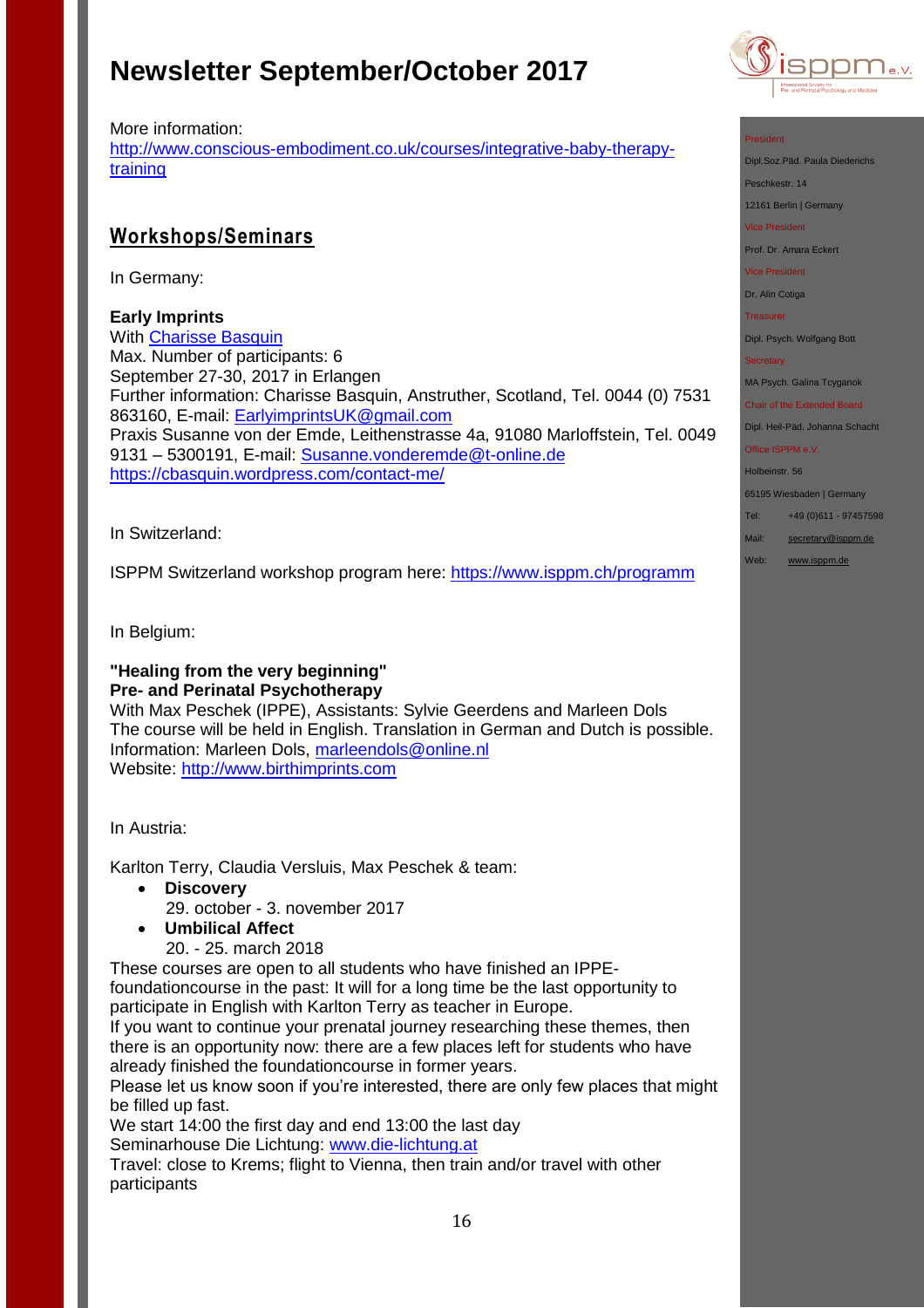

#### President

Dipl.Soz.Päd. Paula Diederich

Peschkestr. 14

12161 Berlin | Germany

Vice President

Prof. Dr. Amara Eckert

Vice President

Dr. Alin Cotiga

Treasurer

Dipl. Psych. Wolfgang Bott

**Secretary** 

MA Psych. Galina Tcyganok

Chair of the Extended Board Dipl. Heil-Päd. Johanna Schacht

Office ISPPM e.V.

Holbeinstr. 56

65195 Wiesbaden | Germany

- Tel: +49 (0)611 97457598
- Mail: [secretary@isppm.de](mailto:secretary@isppm.de) Web: [www.isppm.de](http://www.isppm.de/)

### tuition each course € 740,- Information and registration: Claudia Versluis, claudia.versluis@aon.at, Mobil 00 43 664 5517235 More: [www.ippe.at](http://www.ippe.at/)

In Slovenia:

### **Self-Experiential Workshop "Journey to one's own pregnancy, childbirth and early childhood"**

(Body psychotherapy according to Franz Renggli) with Michaela Mardonovic and Michael Josef Egarter Location: Horus Center Ljubljana Contact: Michaela Mardonovic, [info@horus-center.com,](mailto:info@horus-center.com) mobil +386 51 747 545

In England:



Workshop mit Antonella Sansone **Gems of Ancient Wisdom** Before Conception throughout Pregnancy, Birth and Parenting A visit to the Himba, a tribe of Namibia, with images of their social life and allomothering For further details please contact: [antonellasansone8@gmail.com](mailto:antonellasansone8@gmail.com) 

Online:

## **Professional Seminars with APPPAH:**

You can see about the complete Education Department offerings at [birthpsychology.com](http://birthpsychology.com/)

# **Publication Announcement**

## **Child-Rearing: Practices, Attitudes and Cultural Differences**

Editor: Goetz Egloff (Psychoanalyst, Practice for Psychoanalysis and Psychotherapy, Mannheim, Germany) Nova Science Publishers Series: Family Issues in the 21st Century Pub. Date: 2017 - 4th quarter ISBN: 978-1-53612-777-5

### Book Description:

Family research has developed into a broad discipline. It encompasses psychological, sociological and anthropological aspects, and has synchronic and diachronic research perspectives. Child-rearing conditions depend on many factors, and socio-cultural aspects are seminal to understanding family and childhood development. The volume contributes to the tradition of integrating theory and practice through presenting both family and childhood research findings, emphasizing the connections between society and the lives of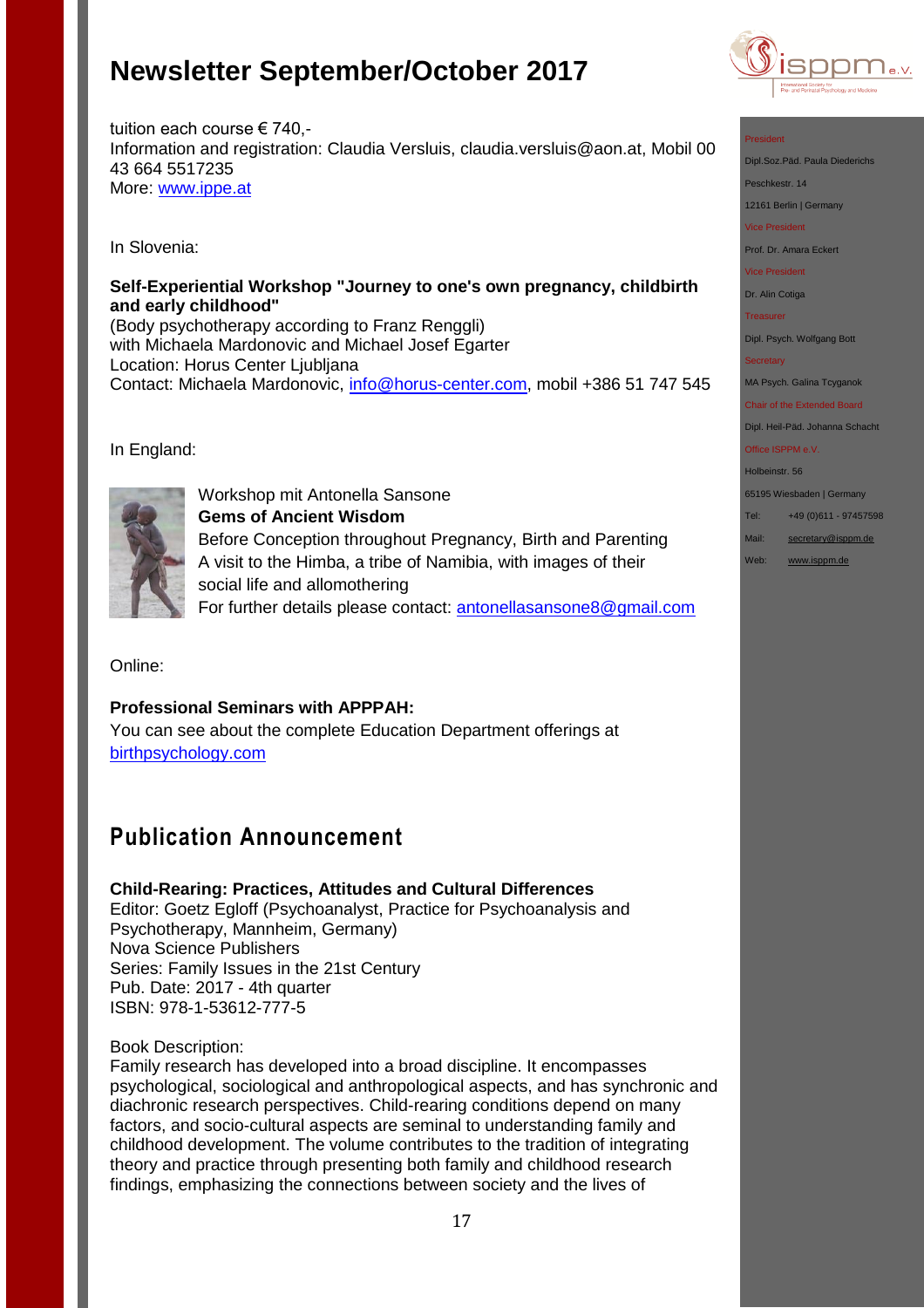individuals. Methodological individualist approaches are augmented by both psychological and sociological perspectives on society. The volume places emphases on empirical-quantitative findings, on empirical-qualitative ones, and on aspects of theory. It covers child-rearing in different aspects, providing insight into the basic assumptions of socialization. The international contributions examine what is at the time crucial in their respective cultural surroundings and what had influence on people in the past. Topics included are cross-national collaboration on parenting and child adjustment; parenting in psycho-social medicine; child-rearing in China; violence prevention with the Second Step; child-rearing and Triple P in Japan; depression, motherhood and family in literature; emancipation in the early republic; original sin and psychoanalysis; and psychoanalytic assumptions and their implications for socialization concepts and child-rearing.

The beginning of the 21st century brought along an aggravation of living conditions in many parts of the world. On the other hand, several global achievements have been accomplished, and freedom in issues of personal life has increased. Child-rearing has certainly not become easier due to the fragmentation of traditional societal structure, and even to what Richard Sennett called corrosion of character. Socio-economic upheaval and precarization have increased in the western world, so that Alain Ehrenberg coined depression to be one consequence. The volume dedicates itself to such topics from different angles, examining experience and behavior of people and putting child-rearing characteristics in the socio-cultural context. Views from Asia, from Europe, and from the United States make for a broad perspective, so that the volume can serve a panoramic view of different practices and approaches, and provide the reader with seminal issues of family and childhood. (Nova)

Table of Contents: Preface

Chapter 1. Cross-National Collaboration in the Study of Parenting and Child Adjustment

(Ann T. Skinner, Emma Sorbring, Sevtap Gurdal, Jennifer E. Lansford, Marc H. Bornstein, Lei Chang, Kirby Deater-Deckard, Laura Di Giunta, Kenneth A. Dodge, Patrick S. Malone, Paul Oburu, Concetta Pastorelli, Laurence Steinberg, Sombat Tapanya, Liliana Maria Uribe Tirado, Arnaldo Zelli, Liane Peña Alampay, Suha M. Al-Hassan, Dario Bacchini and Anna Silvia Bombi, Center for Child and Family Policy, Duke University, US and others)

Chapter 2. Parenting in Psycho-Social Medicine: Analyzing the Basics, Applications, and Challenges

(Goetz Egloff, Practice for Psychoanalysis and Psychotherapy, Mannheim, Germany)

Chapter 3. Child-Rearing Attitudes and Practices in China (Wai Ying Vivien Yiu, Jinsol Lee, Jung Hwa Choi and Xinyin Chen, Dept. Human Development-Quantitative Methods, Graduate School of Education, University of Pennsylvania, Philadelphia, US)

Chapter 4. Second Step Violence Prevention and Its European Versions (Andreas Schick, Prevention Center Heidelberg, Heidelberg, Germany)

Chapter 5. Characteristics of Child-Rearing in Japanese Families and Findings of the Positive Parenting Program (Triple P) in Japan



### President

Dipl.Soz.Päd. Paula Diederichs eschkestr. 14 12161 Berlin | Germany vice President Prof. Dr. Amara Eckert Vice President Dr. Alin Cotiga **Treasurer** Dipl. Psych. Wolfgang Bott

MA Psych. Galina Tcyganok

### Chair of the Extended Board Dipl. Heil-Päd. Johanna Schacht

Office ISPPM e.V.

Holbeinstr. 56

65195 Wiesbaden | Germany

Tel: +49 (0)611 - 97457598

Mail: [secretary@isppm.de](mailto:secretary@isppm.de)